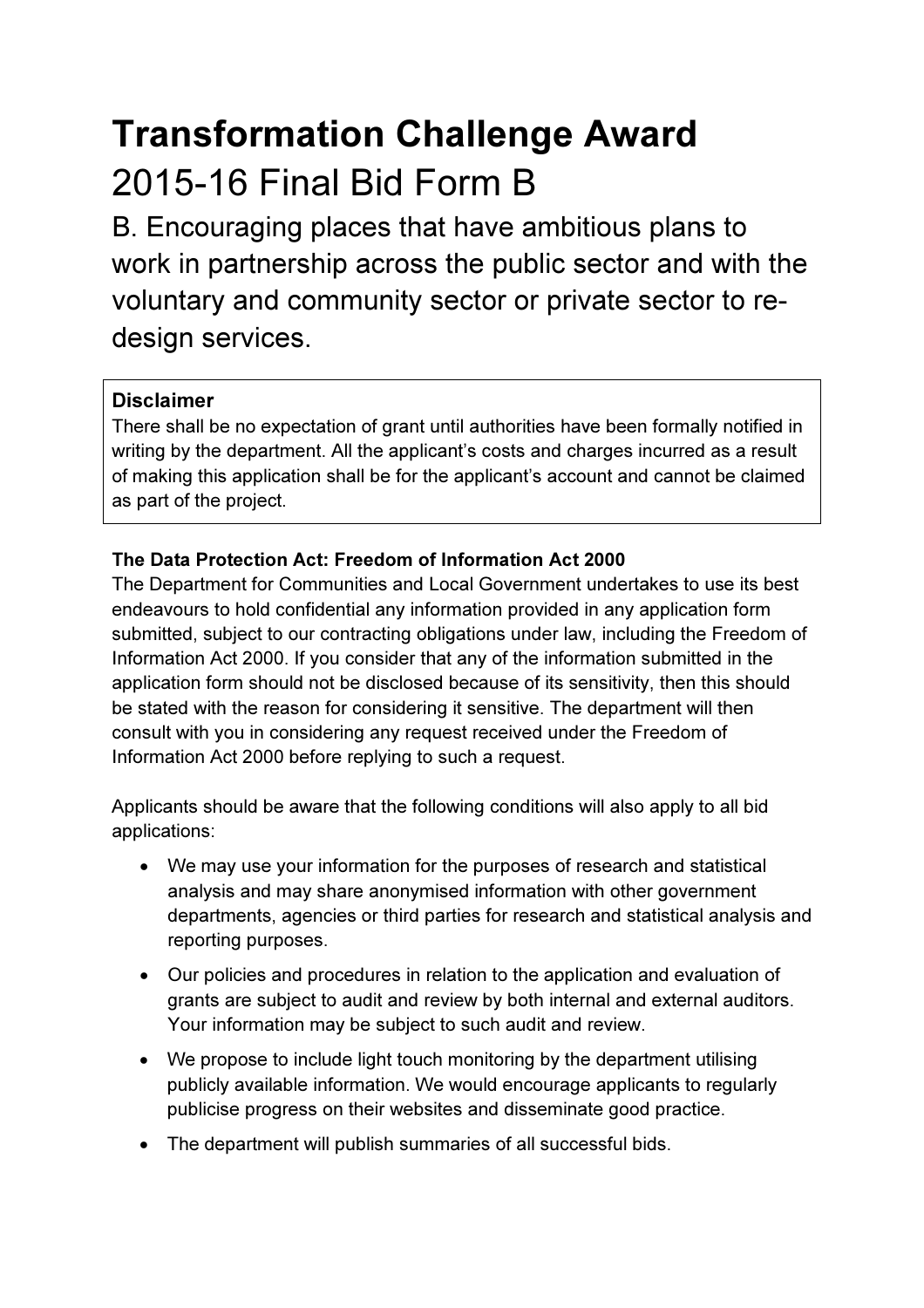## 2015-16 Transformation Challenge Award (TCA) –

Final Bid Form

Completed final bid forms should be approved and signed by the Section 151 officer of each local authority partner to the bid and authorised person for other partners. The form should be returned in electronic format to transformation@communities.gsi.gov.uk by no later than 5pm on 1 October 2014. Please also complete and send a complete New Economy CBA Tool with your application.

## PART A: BID INFORMATION DRAFT VERSION PREPARED 18/09/2014

## Section A1: Bid information

Note: This bid is for the Transformation Challenge Award 2015-16 B.

| Local authority name/Name of bidding<br>organisation: | Rotherham Metropolitan Borough<br>Council |
|-------------------------------------------------------|-------------------------------------------|
| Name of contact(s):                                   | <b>Colin Earl</b>                         |
| Position in authority:                                | Director of Audit and Asset Management    |
| Telephone number(s) of the contact(s):                | 01709822033                               |
| Email address of the contact(s):                      | Colin.earl@rotherham.gov.uk               |
| Amount of grant bid for:                              | £700,000                                  |
| Amount of capital flexibility bid for:                | £522,876                                  |
| Name of partner organisation(s):                      | <b>Rotherham NHS Foundation Trust</b>     |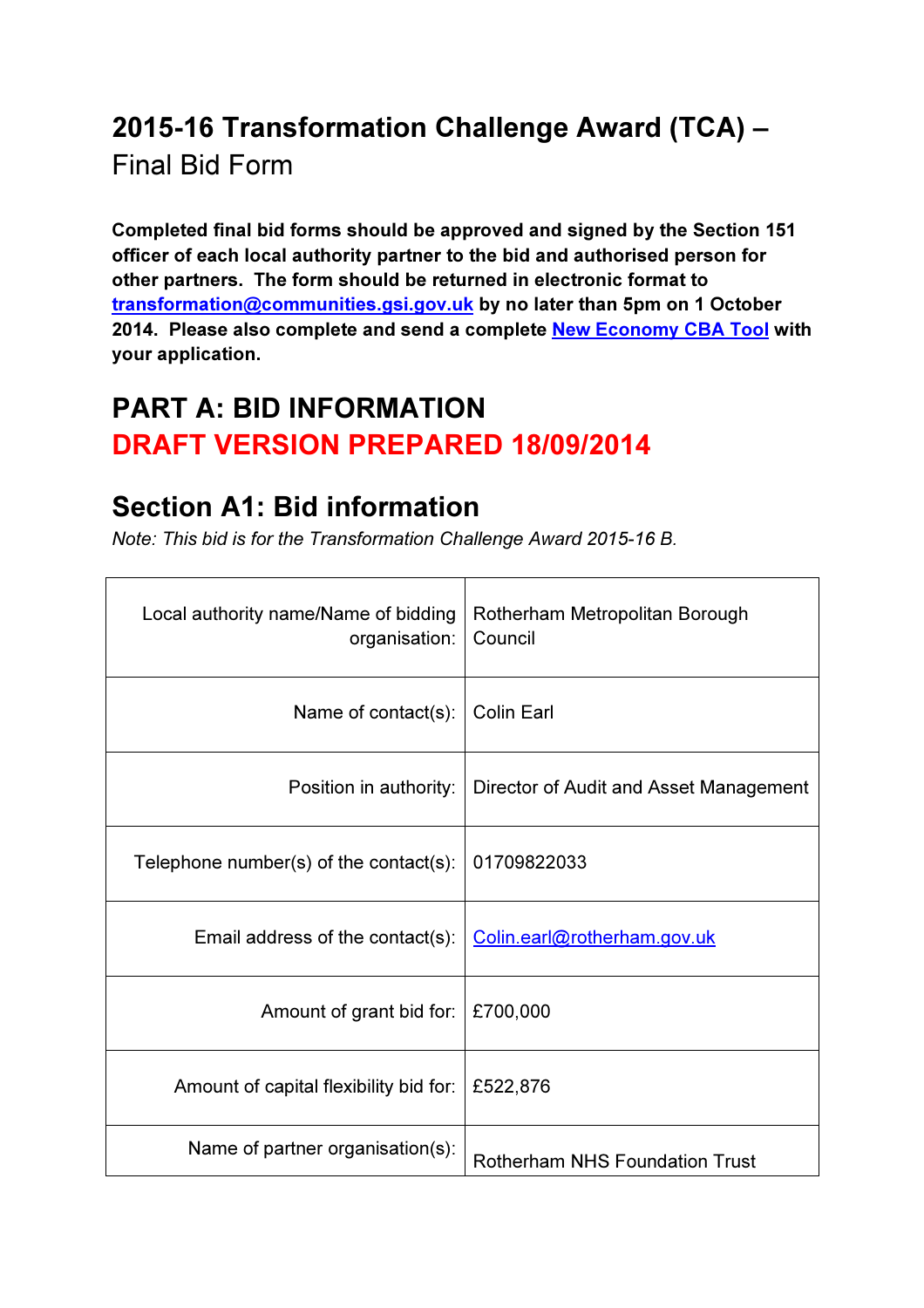|                                        | <b>South Yorkshire Police</b>                                                                                                                                                                                                                                                                               |
|----------------------------------------|-------------------------------------------------------------------------------------------------------------------------------------------------------------------------------------------------------------------------------------------------------------------------------------------------------------|
| Short project title:                   | Multi-Agency Safeguarding Hub (MASH)<br>in Rotherham                                                                                                                                                                                                                                                        |
|                                        | To create a Multi-Agency Safeguarding<br>Hub (MASH) that will act as the central<br>resource for the whole of Rotherham<br>receiving all safeguarding and child<br>protection enquiries.                                                                                                                    |
|                                        | The MASH will be staffed with<br>professionals from a range of partner<br>agencies including Social Care, police,<br>and Health. These professionals will<br>share information to ensure earlier<br>identification of vulnerable children, and<br>take a whole family approach to<br>safeguarding children. |
| Short project summary [max 150 words]: | The MASH will adopt a 'single view of<br>the child approach' by gathering<br>information from every agency and use<br>this to decide the most appropriate<br>intervention to respond to the child's and<br>families identified needs.                                                                       |
|                                        | The MASH method will provide a 'single<br>front door' that can draw on multi-<br>agency experience, create swifter<br>checks ensuring that services for<br>children work more effectively together<br>at the point of referral and decision<br>making.                                                      |
|                                        | The MASH will help simplify processes<br>and communication between<br>professionals and with families.                                                                                                                                                                                                      |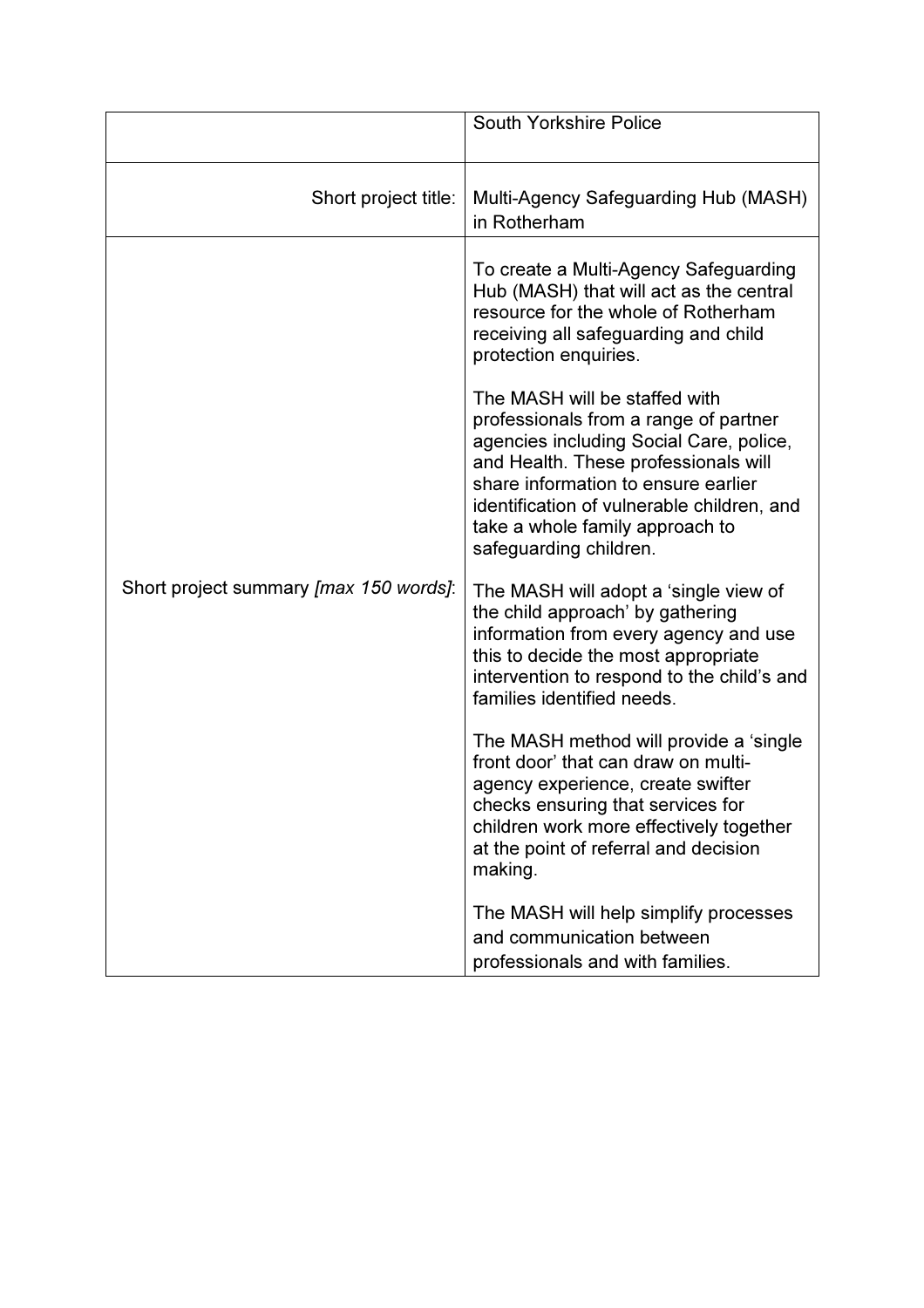## Section A2: Eligibility criteria

Note: This bid is for the Transformation Challenge Award 2015-16 B. Please tick to confirm that the bid meets all the following eligibility criteria:

- 1. Savings must exceed the amount of grant / capital receipt flexibility sought.  $\sqrt{ }$
- 2. The bid must have a positive impact on service users.  $\sqrt{ }$
- 3. As a minimum, bids must be in partnership with at least one other partner. This could be another local authority, public authority, the Voluntary and Community Sector, or a private sector partner.  $\sqrt{ }$
- 4. For capital flexibility only. That the value of the asset sale is genuinely additional to those disposals that would have happened anyway – tick or specify not applicable.  $\sqrt{ }$
- 5. The proposal has been signed off by your Section 151 officer.  $\sqrt{ }$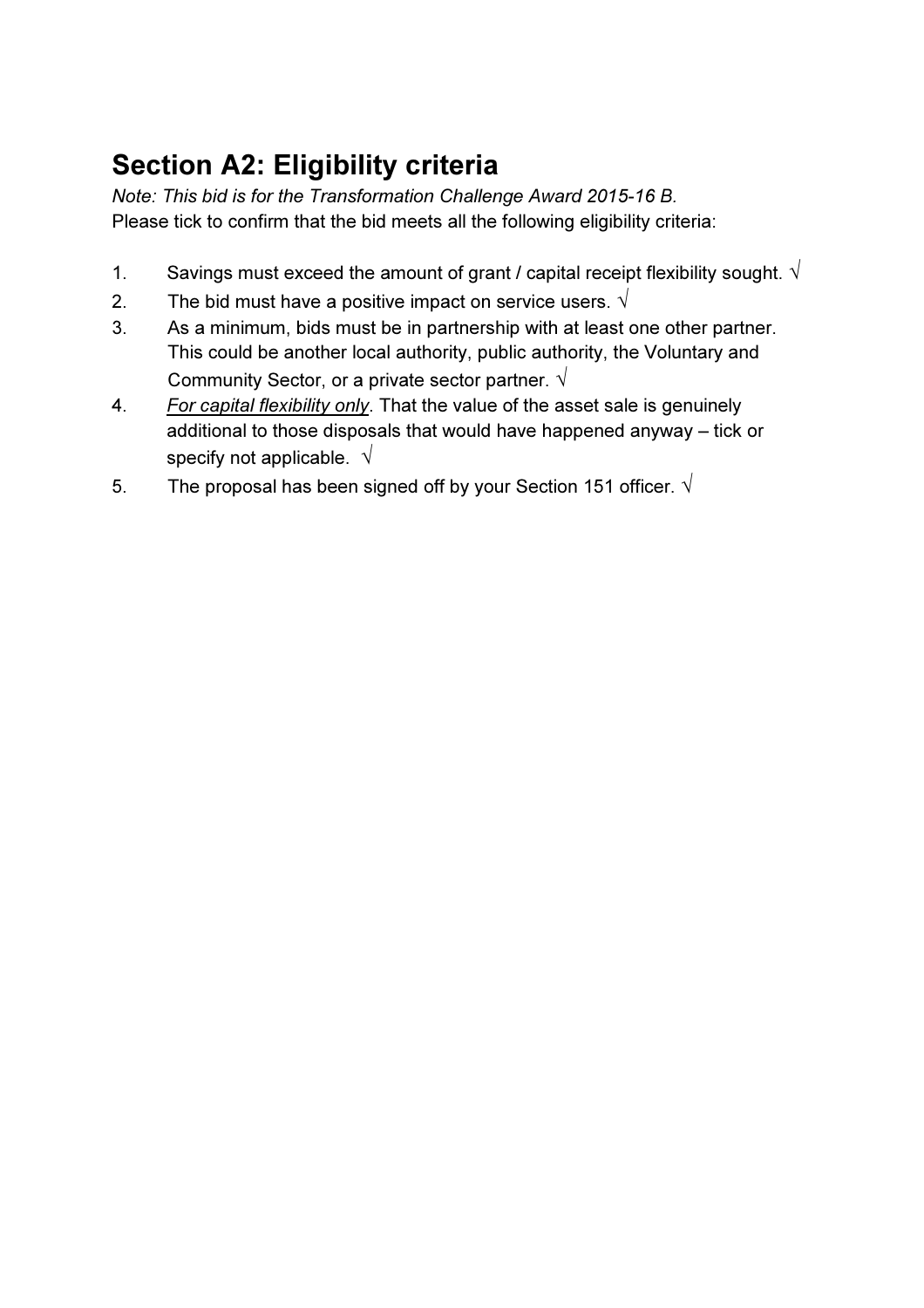## PART B: BUSINESS CASE

## Section B1: Strategic Case

This section should cover:

## Objectives and rationale

- a. Objectives what are you trying to address/improve
- b. The reason for transformation why the existing approach needs to change and the impact of not transforming services

c.

## Proposed transformation

- d. The new service model you are proposing [high level description is fine]
- e. Any other options have you considered and why is this is the best option *[this only* needs to be covered at a high level – you are not required to cost other options]
- f. How this transformation fits with wider priorities for you and your partners

[Please complete in the box below – maximum 3 pages]

### a. Objectives

The purpose of the MASH is to contribute to improved outcomes for safeguarding children, young people, their families and carers, and victims of domestic abuse through collaboration and close integration of services and processes.

Our primary objective is to improve decision making at the point of the initial referral and assessment through the sharing of partnership information to develop an efficient multi-agency approach that has strong positive outcomes for the service and the service users.

This will result in:

- Robust and timely decision making processes among professionals who will gain greater ability to step up and step down risks assessments and allocate resources accordingly,
- Eliminate duplication of process across public services,
- Faster, more co-ordinated and consistent responses to new safeguarding concerns about vulnerable children and adults such as Child Sexual Exploitation/Prevention,
- Greater ability to share information quickly and identify repeat incidents and potential vulnerability.

The MASH method will enable more preventative actions to be taken, addressing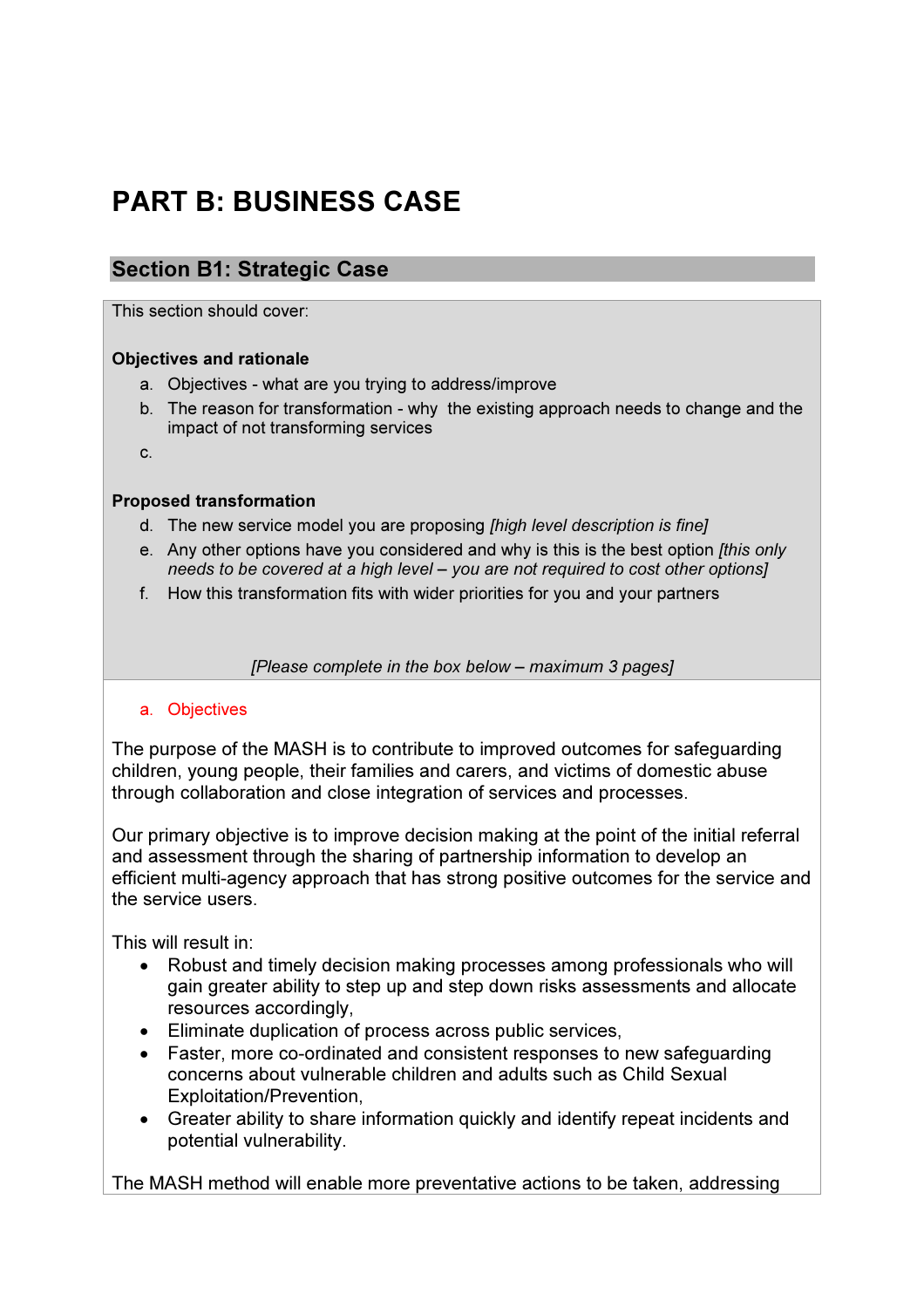cases before they escalate. It will enable faster and more co-ordinated responses to safeguarding concerns and help to detect long standing patterns of abuse and neglect. It will provide improved journey for the child and parent/carer with a strong emphasis on early intervention.

The MASH will help simplify processes and communication between professionals and with families.

## b. Reason(s) for transformation

: The reasons for transformation are found in our drive for service improvements, our search for greater efficiencies across services and faster responses to safeguarding concerns. The development of the MASH will also address recommendations contained in the Rotherham Local Safeguarding Children Board Child Sexual Exploitation review carried out in late 2013 and fulfil the commitment to improve responses to domestic abuse, and the decision of the Rotherham Domestic Abuse Priority Group to manage domestic abuse services through the MASH.

In developing the Rotherham MASH we recognise the needs to reduce bureaucracy and duplication of processes:

- To allow a focus on the most relevant cases,
- To provide greater ability to target the most urgent cases before escalation,
- To address an increase in repeat referrals and cases ending in 'no further action',
- To reduce the number of inappropriate referrals and non-referrals,
- To increase the use of early help assessments such as the Common Assessment Framework,
- To reduce the number of people accessing high cost services unnecessarily.

MASH arrangements have already been tested by a number of other Local Authorities. Feedback from these projects indicates that the MASH model provides more robust decision making processes and enhanced communication mechanisms between professionals.

More reasons for transformation are to be found in projected demographic trends in Rotherham. The long term trend is that children and young people will become ethnically more diverse with evidence of growing disadvantage and social deprivation in these groups. Greater awareness of safeguarding children issues may translate in rising numbers of interventions and will call for enhanced processes and communication between professionals and with families.

## The New Service Model

From August 2014, the Police and Social Services operational staff have been colocated to the Riverside House building to offer a single 'front door' to draw on multiagency expertise. These will be joined by Health in October 2014. The new location regroups on the same floor our Early Help Assessment Team, Education Welfare, Integrated Youth Services and the Independent Domestic Violence Advocacy service and Child Sexual Exploitation Team.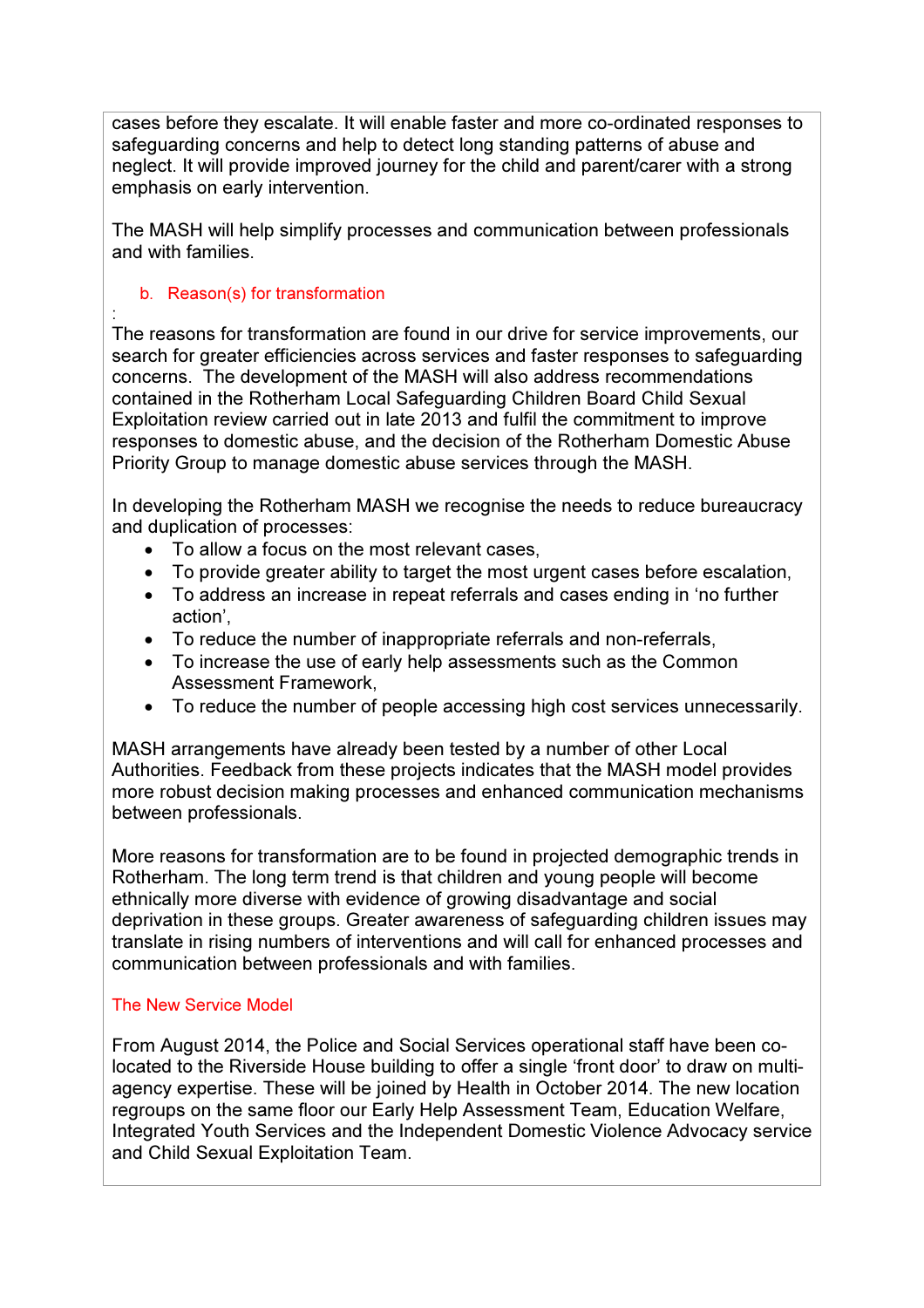Our priority is to introduce new procedures and protocols to reduce the number of children and families inappropriately accessing costly services. This work is placed under the leadership of the Children and Young People's Partnership Group.

The new governance structure will be built on strong partnership working and information sharing models. The new co-location arrangement will facilitate better use of information sharing in line with the data protection act and based on protocols already agreed between agencies that are committed to a common approach. The TCA funding will support the development of the ICT platform to provide timely and comprehensive information which will inform decision making and reduce information processing duplication. It will help reduce costs of intervention.

The MASH process will enable partner agencies to contribute to decision making following contact and referral and will ensure that families receive a relevant, timely and co-ordinated response.

### Other options considered

Other options were considered as follows:

No change to compartmentalised culture – Teams are co-located but without a review of procedures and protocols and no integrated data process. Co-location on its own would not lead to improved communication channels and removal of errors and duplication. The status quo is unsustainable due to the year on year increase in referrals, resulting in inefficiencies in current system putting children at risk and exposing council to financial pressure.

Co-location with review of procedures and protocols but without implementation of the single view of the child solution - This would improve decision making and enhance the safeguarding activity of all partners by streamlining procedures to reduce the number of inappropriate referrals. Efficiency gains would be limited by the absence of robust integrated information sharing protocols. Tighter strategic fit would be obtained between agencies but efficiency gains would not be secured from the removal of duplication and data errors. This option does not realise the benefits of a fully co-located MASH team enabling information to be shared more easily and quickly across teams providing enabling a more reactive response to address vulnerability

Operational staff remains in partner buildings and communicate via non face to face methods such as phone, email and Skype. Information sharing is entirely reliant on integrated IT systems and on individual organisation taking ownership of the data cleansing process. Integration would be fully dependent on the quality of the IT protocols and the efficient use of technology. Redesign of process and case management protocols will not be organic and initiated at operational level. Again this option does not realise the benefits of a fully co-located MASH team enabling information to be shared more easily and quickly.

## Wider Priorities for RMBC and partners

RMBC wants to oversee a transformation in public services so that service providers work collaboratively to deliver integrated services, empowering communities and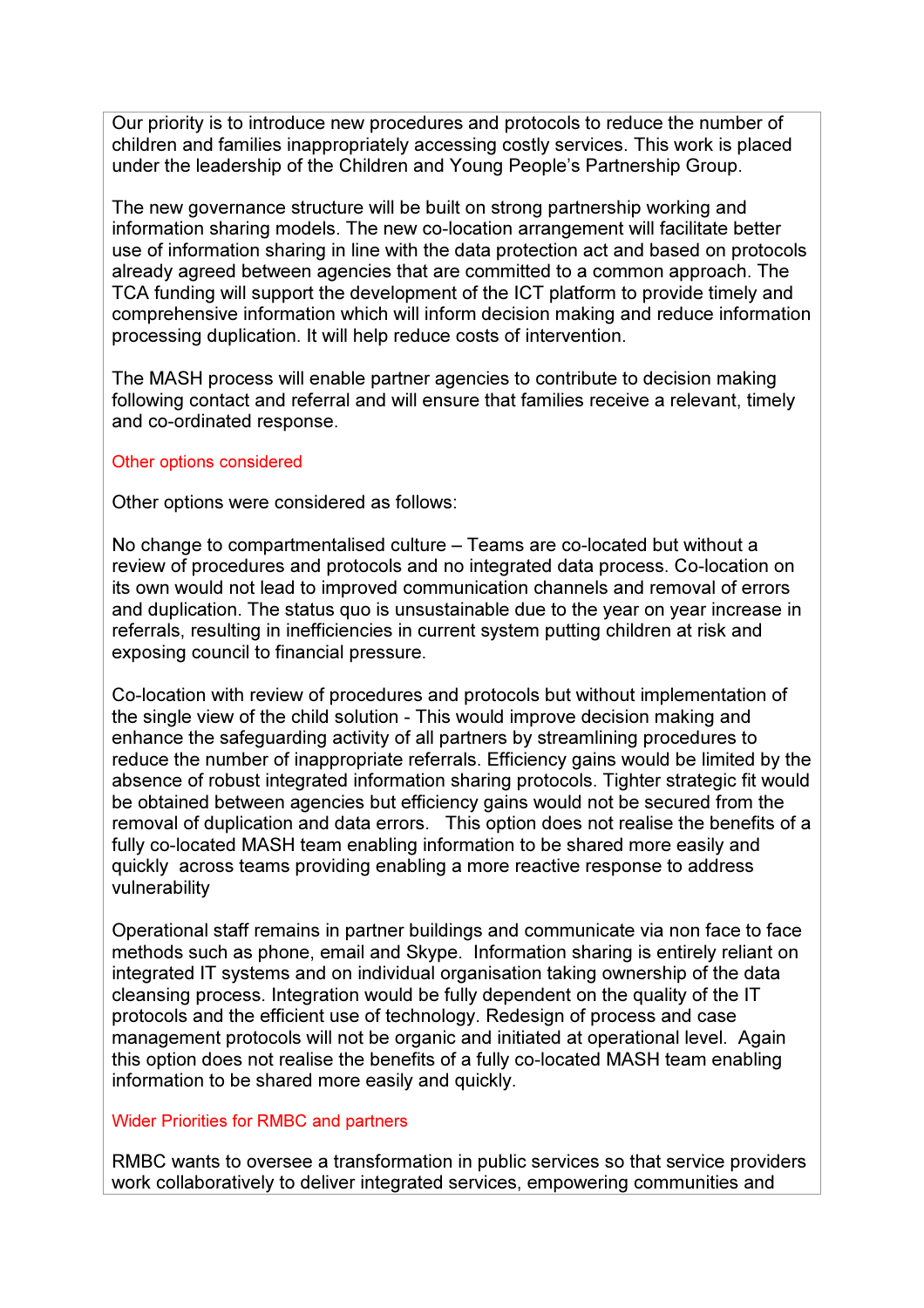individuals to be part of the solution rather than part of the problem.

Public sector agencies in Rotherham face significant challenges to deliver more customer-focused services with smaller resources. This involves looking at new ways of delivering children's services and providing greater value for money.

The drive for multi-agency partnership workings where agencies work more closely together to assess and define need is underpinned by a raft of national reviews and their recommendations among them:

- Climbié Inquiry Report (2003)
- Laming review (2009)
- Working Together to Safeguard Children (2010, 2012)
- Munro Review into Child Protection (2011)

In particular, the Laming review (2009) identified key weaknesses in the way that a range of agencies and individuals, who are separately in contact with a child at risk, share pertinent information with one another. The review concluded that in the absence of a multi-disciplinary approach and strong partnership protocols between agencies no individual or team has a complete picture of a child's circumstances.

Rotherham has made real improvements in recent years to strengthen the quality of its assessment and care planning protocols as highlighted in the Jay report (2014). More needs to be done and this involves looking at new ways of delivering children's services with smaller resources. Rotherham will capitalise on the work already engaged with its partners to improve the quality and consistency of risk assessments through the MASH intervention.

## Section B.2: Financial Case

This section should cover:

### Financial impact

- a. Using the New Economy CBA Tool *fto be submitted with bid* please provide the following information:
	- Net present budget impact
	- Payback period
	- Breakdown of cashable savings by each partner
		- o What discussions have you had with partners to confirm these

## Funding

b. Any other sources of funding, setting out the extent to which these are confirmed and whether they are dependent on the Transformation Challenge Award

## Risks and sustainability

- c. Any financial risks, for example the potential for costs to increase.
- d. The sustainability of savings in future years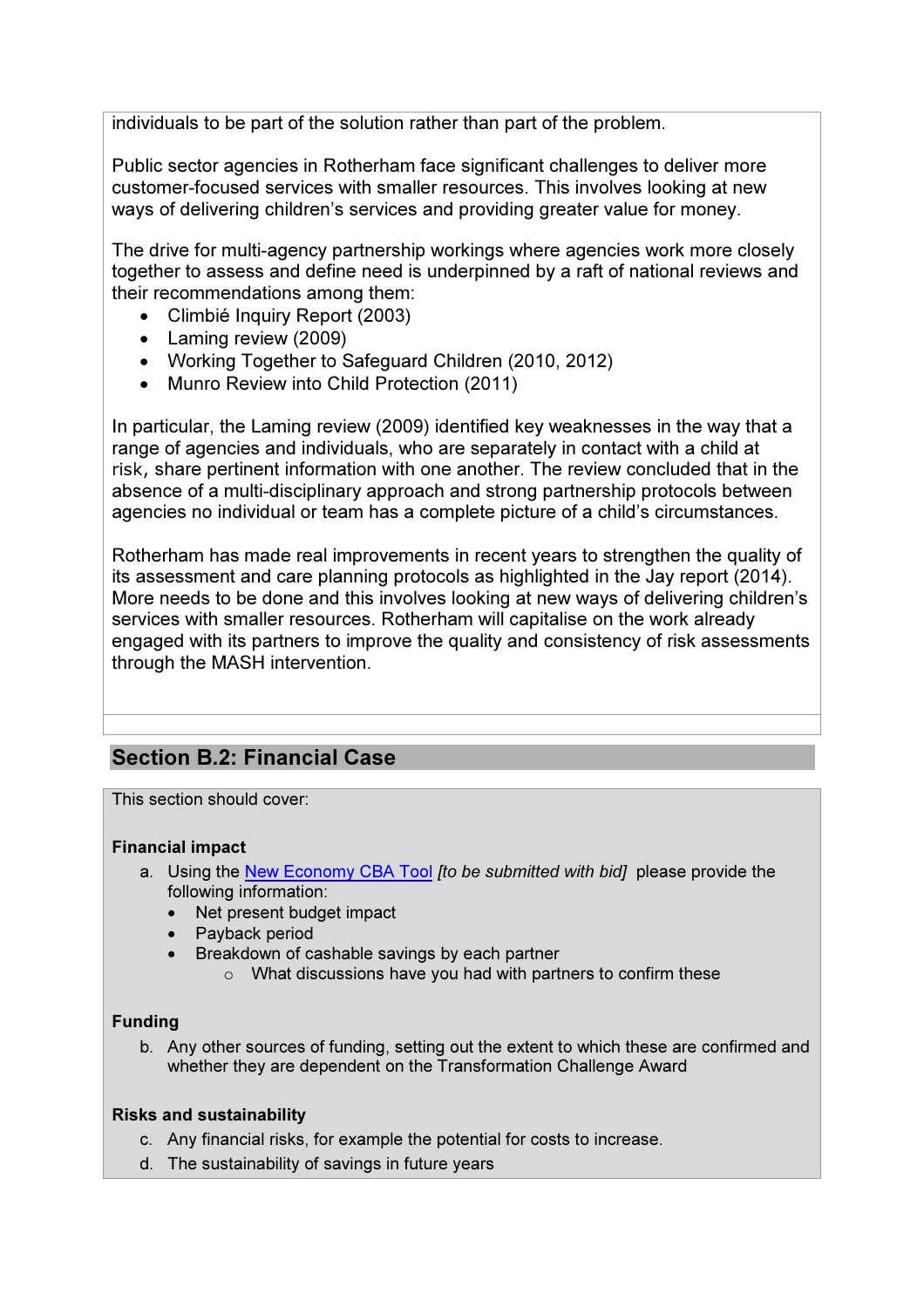## Additionality:

- e. If you have agreed or are bidding for other funding, how will Transformation Challenge Award funding enable you to achieve additional benefits
- f. If bidding for capital receipt flexibility, how the asset sale is additional to what would have happened anyway

### [Please complete in the box below – maximum 3 pages]

### Risks and sustainability

Costs to increase because of:

A change in law leading to redefined priorities:

- Incidence of criminalisation of domestic violence on safeguarding interventions
	- o Acts of psychological controls
	- o Acts of violence
- Increase in the recording of domestic abuse incidents and prosecution
- Legal duty to combat domestic violence placed upon police and other agencies.
- Involvement of greater number of agencies (schools, general health practitioners…)

Changes in demography

- New migrant families
- Change in Ethnic Minority Groups new demand to address patterns of behaviour and social norms
- Incidence of Welfare Reform on low income families
- Increase in social deprivation due to lower than planned local economic growth and growing inequalities leading to hardship, reduced social and family cohesion and risk of neglect.

These additional costs to be (partly) offset by savings.

The sustainability of savings in future years

Long-term sustainability will be secured through:

Better information sharing – elimination of duplication and more coherent approach to information sharing leading to greater efficiency

Well established community of practice – greater cohesion between agencies

Better process and protocols between agencies eliminating duplication and unnecessary referral measures to concentrate on early interventions and prevention to reduce costly corrective measures.

### **Additionality**

Other funding sources – to confirm with Finance.

Capital Receipt Flexibility – Why is the asset sale additional?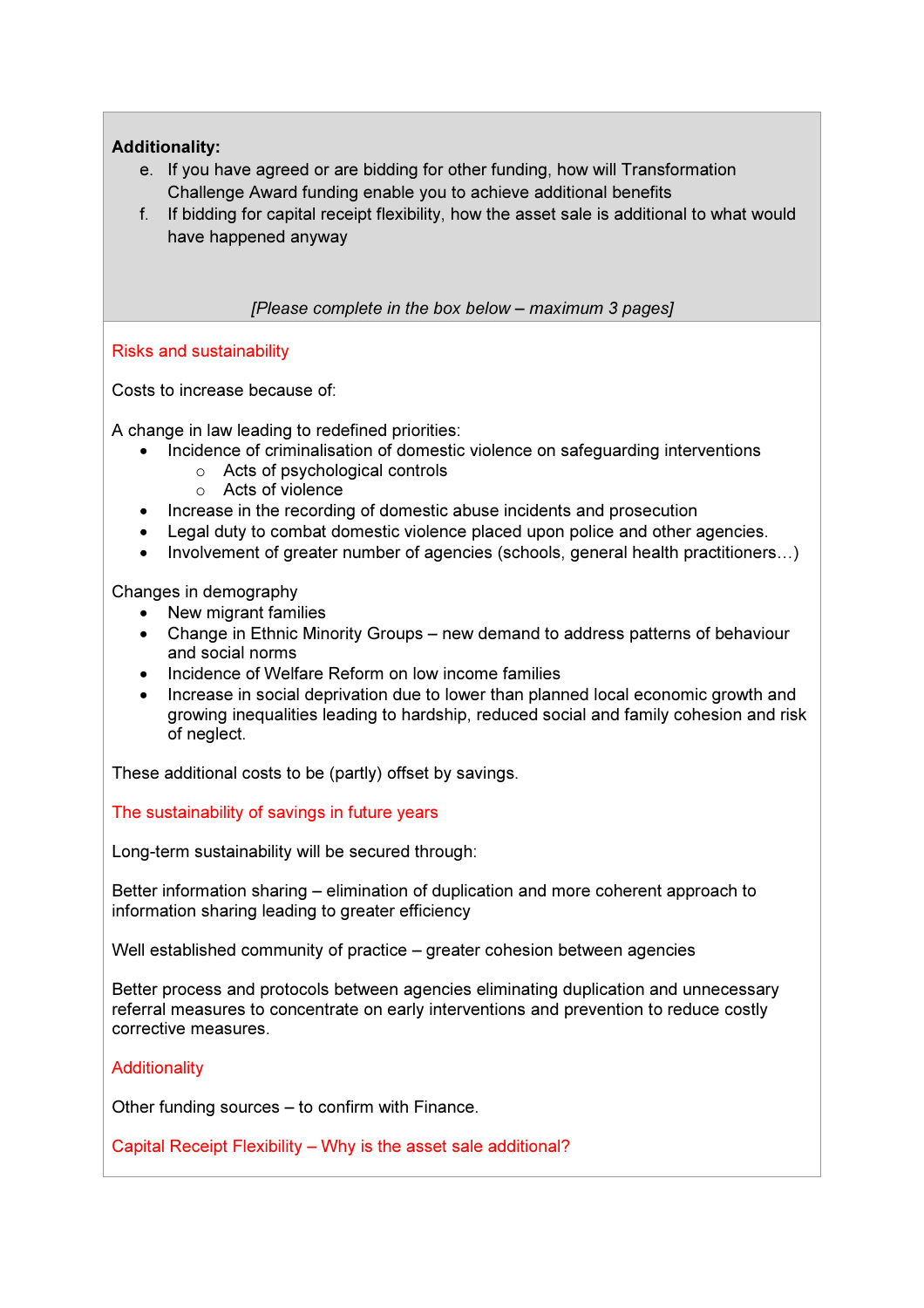If no external funding Rotherham would

- not invest in ICT development
- rely on co-location to improve cohesion between services
- take longer to review process and protocols with limited internal resources
- consider developing other method of communications between agencies.

Would result in loss of efficiencies and maintain layers of duplication for longer.

## Section B.3: Economic Case

This section should cover:

### Economic case impact

- a. Using the New Economy CBA Tool *Ito be submitted with bidl* please provide the following information:
	- Net present public value
	- Summary of costs and benefits (fiscal, economic and wider social) over life of project
	- Key assumptions made and how they have been tested, including any assumptions on optimism bias

### Sensitivity analysis

b. Any sensitivity analysis you have carried out on key assumptions

### Non-monetised costs and benefits

- c. Any non-monetised costs
- d. Any non-monetised benefits
- e. The anticipated benefits to local people

[Please complete in the box below – maximum 3 pages]

#### Net Present Value

Overall Financial Return on Investment - Every pound invested in the project, will return £1.67 in fiscal returns to be shared between all project partners.

The Net Budget Impact generated by the project can be summarised as follows:

| <b>Financial Case</b>                  | Net Present Value (NPV) |
|----------------------------------------|-------------------------|
| <b>Discounted Costs</b>                | £1,381,697              |
| <b>Discounted Benefits</b>             | £2,310,351              |
| Net Budget Impact                      | (E928, 654)             |
| Overall Financial Return on Investment | 1.67                    |
| Pay back                               | 6 vears                 |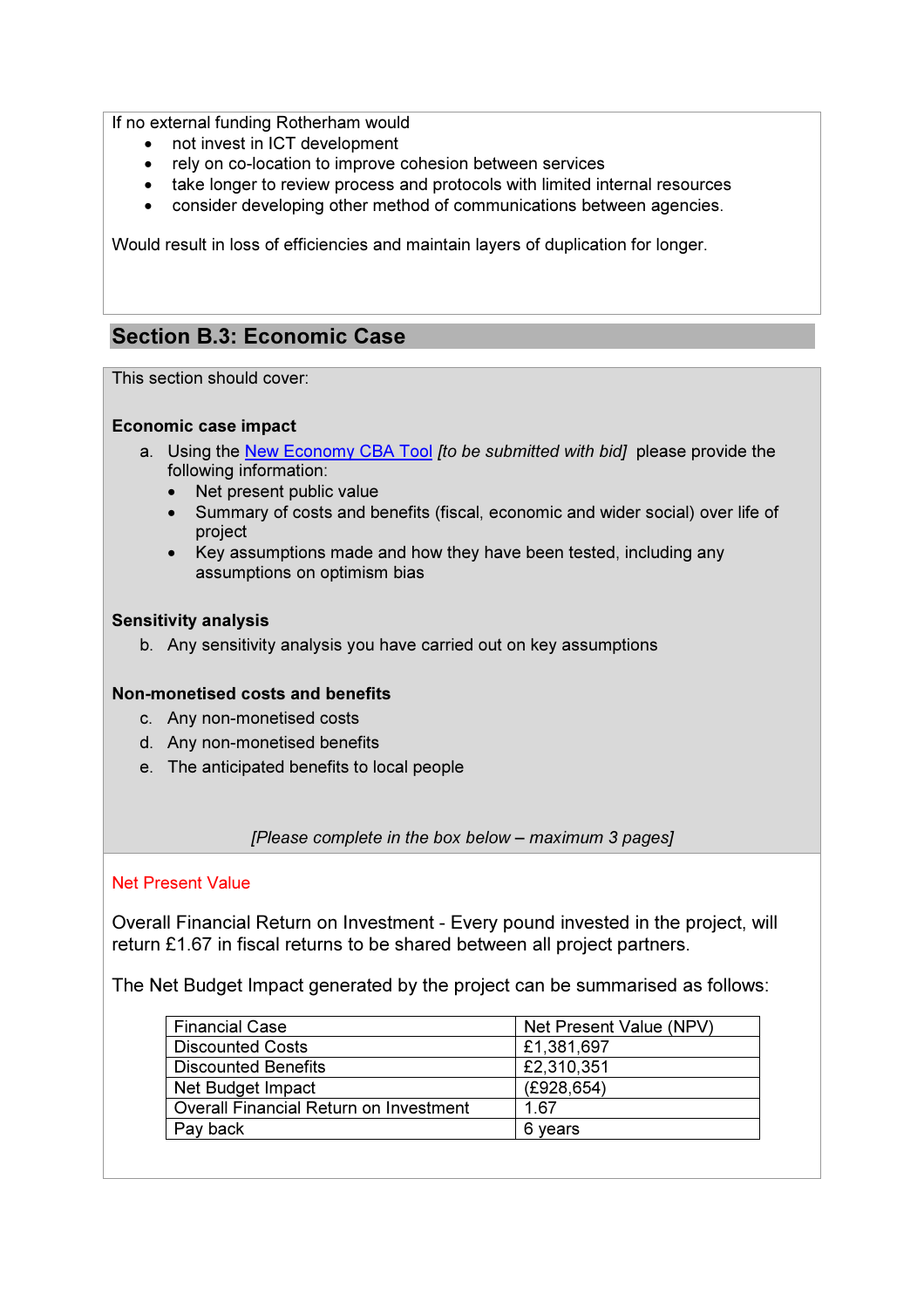## Summary of costs and cost savings

Before optimism bias corrections (please add 15% =£1,381,697 for final costs in CBA)

| Costs                  | <b>Grant Funding</b> | <b>Capital Spending</b> | <b>Total Project Costs</b> |
|------------------------|----------------------|-------------------------|----------------------------|
| MASH hub co-           |                      | £72,876                 | £72,876                    |
| location set up        |                      |                         |                            |
| Consultancy work       | £250,000             |                         | £250,000                   |
| for the design of      |                      |                         |                            |
| new processes and      |                      |                         |                            |
| protocols              |                      |                         |                            |
| <b>ICT Development</b> | £450,000             | £450,000                | £900,000                   |
| <b>Total Project</b>   | £700,000             | £522,876                | £1,222,876                 |

The ICT development costs could be itemised as follows:

- £900,000 for ICT development, of which:
	- o £200,000 for staffing costs (secondment and project management)
	- o £400,000 for data cleansing (secondment of service areas staff)
	- $\circ$  £ 30,000 for third party professional services
	- o £100,000 for SQL licensing for virtual server farm (Infrastructure Software)
	- o £150,000 for infrastructure (ICT hardware)
	- $\circ$  £ 20,000 for configuration of network appliances
- TCA funding will assist with the formation of an internal ICT project team to coordinate the creation of a Single View of a Child solution. The single view of a child will be developed in conjunction with other internally funded RMBC projects such as the Rotherham Customer Index (RCI), Better Care, and Care Act 2014 and involve person matching and the possibility of NHS number matching as a pre-requisite.
- The project proposal requests financial support for essential 3rd party professional services and consultancy. This will enable RMBC to draw on the specialist knowledge of its software application providers, to assist with the integration required from the various systems already supporting its services.
- The requested infrastructure contribution will assist with pulling in data from partner systems, as we don't currently have a mechanism by which the partners can supply this data to us. This contribution assumes a regular, scheduled, one-way pull of data in to the warehouse – i.e. that there is no requirement to write data back to the source systems.
- The requested capital spending approval will meet the costs of third party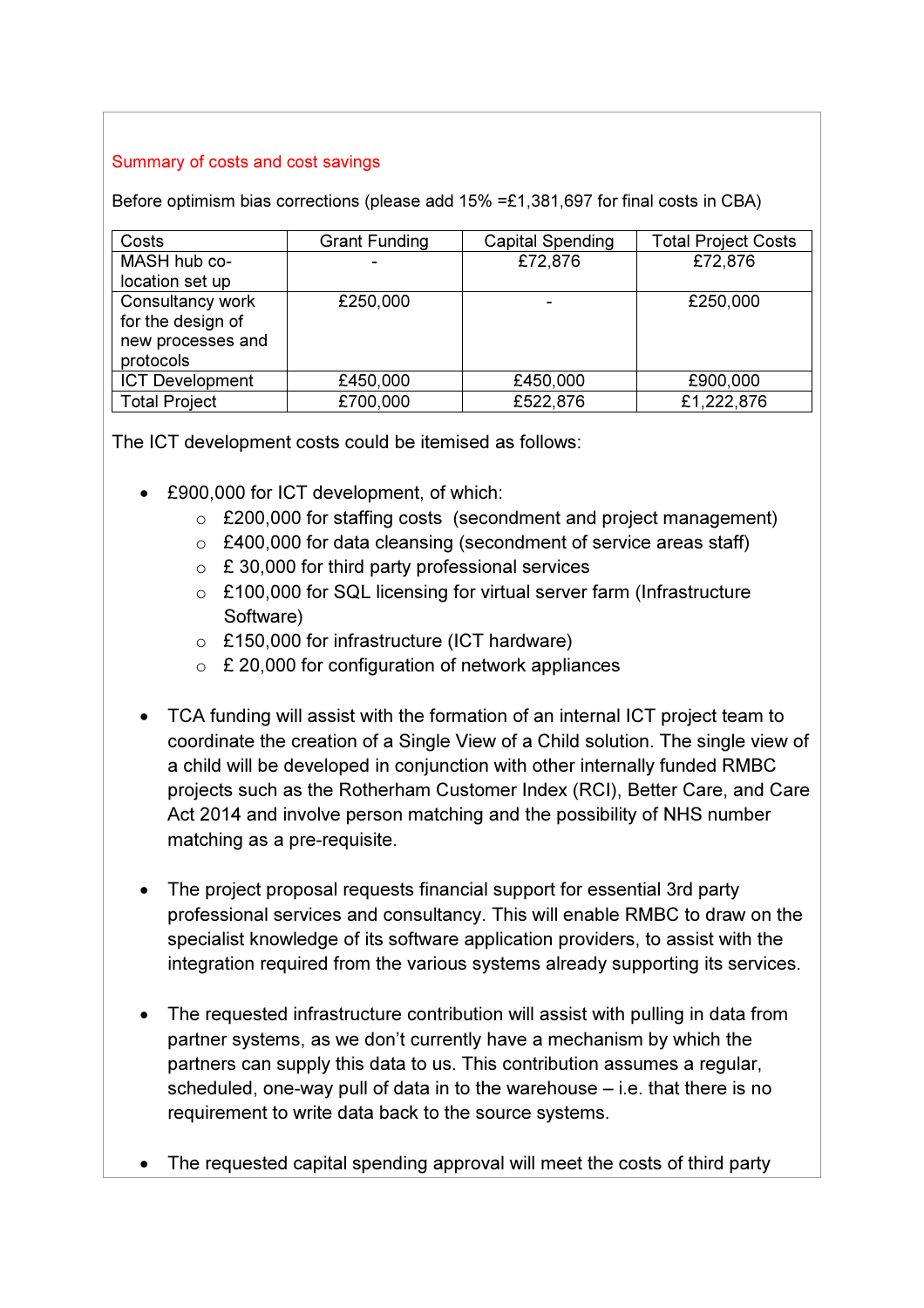software and licensing for the development of the IT platform architecture to meet the council's overarching strategic objectives in relation to information management.

The success of the MASH will be measured from a social care perspective will create greater efficiency and will result in service improvements and budgetary savings.

£390,912 cost savings over 10 years will offset part of the project costs and will be created by greater efficiencies and service improvements as follows:

- Improved timeliness of decision making contacts leading to a reduction in the number and intensity of safeguarding interventions
- Improved partnership understanding of the threshold for social care interventions, leading to a reduction of social care costs
- More children are safeguarded effectively first time, leading to a drop of rereferral rates
- Improved partnership working to safeguard children, leading to service improvements for all project partners
- Children's assessments are completed in-line with the needs of the child to deliver greater children and family quality of life and well-being.

Key Performance Indicators set for each of these categories will measure progress against each measure and inform the evaluation of the project.

## Summary of benefits

An estimated £2.3m of overall gross fiscal benefits will be generated over 10 years; in addition £9m of social and economic benefits will be generated by the project. The benefits could be summarised as follows:

| <b>Benefits</b>                        | <b>Fiscal Case</b> | Economic Case | <b>Public Value</b> |
|----------------------------------------|--------------------|---------------|---------------------|
| Reduced Incidence                      | All figures to be  |               |                     |
| of domestic                            | reviewed before    |               |                     |
| violence                               | final proposal     |               |                     |
| Reduced incidence<br>of children taken |                    |               |                     |
| into care                              |                    |               |                     |
| Reduced truancy                        |                    |               |                     |
| and exclusion from                     |                    |               |                     |
| school (combined)                      |                    |               |                     |
| Reduced A&E                            |                    |               |                     |
| Attendance                             |                    |               |                     |
| <b>Reduced Incidence</b>               |                    |               |                     |
| of crime                               |                    |               |                     |
| Improved Well-                         |                    |               |                     |
| being                                  |                    |               |                     |
| Total                                  | £2.3m              | £9m           | £11.3m              |

(All figures quoted below include -40% Optimism bias corrections)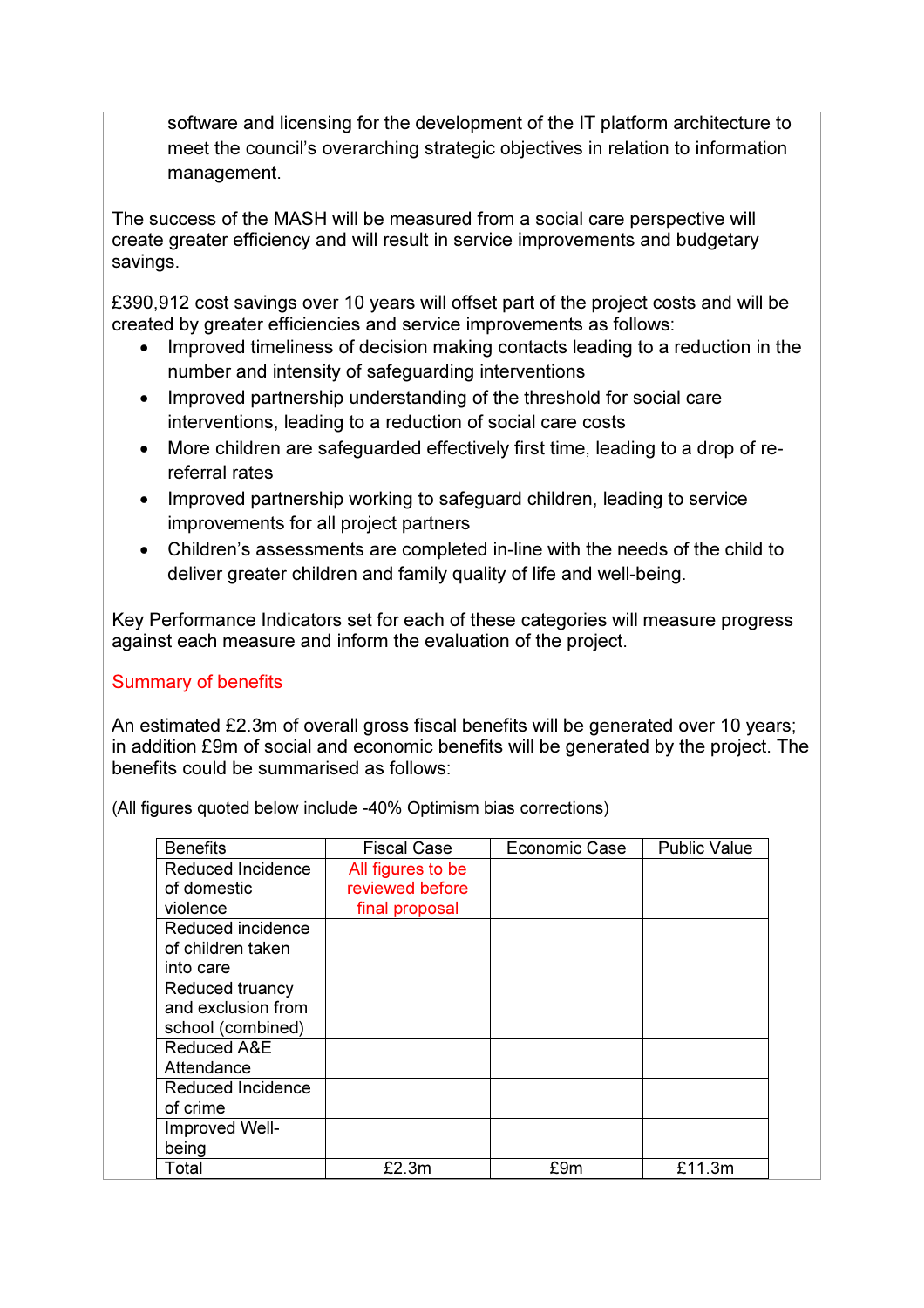## Non-monetised costs and benefits

It has not been feasible to collect and analyse data to accurately evaluate all impacts of the MASH. Some of the benefits can't be monetised for the purpose of this bid proposal because it would be too costly and time consuming to collect the necessary financial information to measure the impact of the MASH in relation to:

- Measuring the benefit of generating a more dynamic response to new situations
- Preserving/enhancing the business reputation of RMBC and the project partners
- Involving more closely service users in the delivery of the safeguarding service
- Increased well-being of children and their family by helping reduce dependence on welfare services
- Better life chances for children who benefit from early safeguarding interventions

## Sensitivity analysis

Project costs – 3 cases to be presented (low/medium/high optimism bias) to justify our project cost estimate. Work In Progress.

## **Cashability**

The fiscal benefits will be reinvested in service improvements and in new safeguarding children initiatives. It is not anticipated at this point that any of the fiscal benefits generated by the project will be cashable. Work In Progress.

## Anticipated return to local people

Outcomes for children and their families where a MASH has been implemented include:

- More robust decision making,
- Avoid duplication of services,
- An increase in the use of early help assessments such as CAF,
- A reduction in repeat referrals,
- Improved information sharing and knowledge management and enhanced engagement of health.

These system improvements will lead to the following benefits for local people: Faster, more co-ordinated and consistent responses to new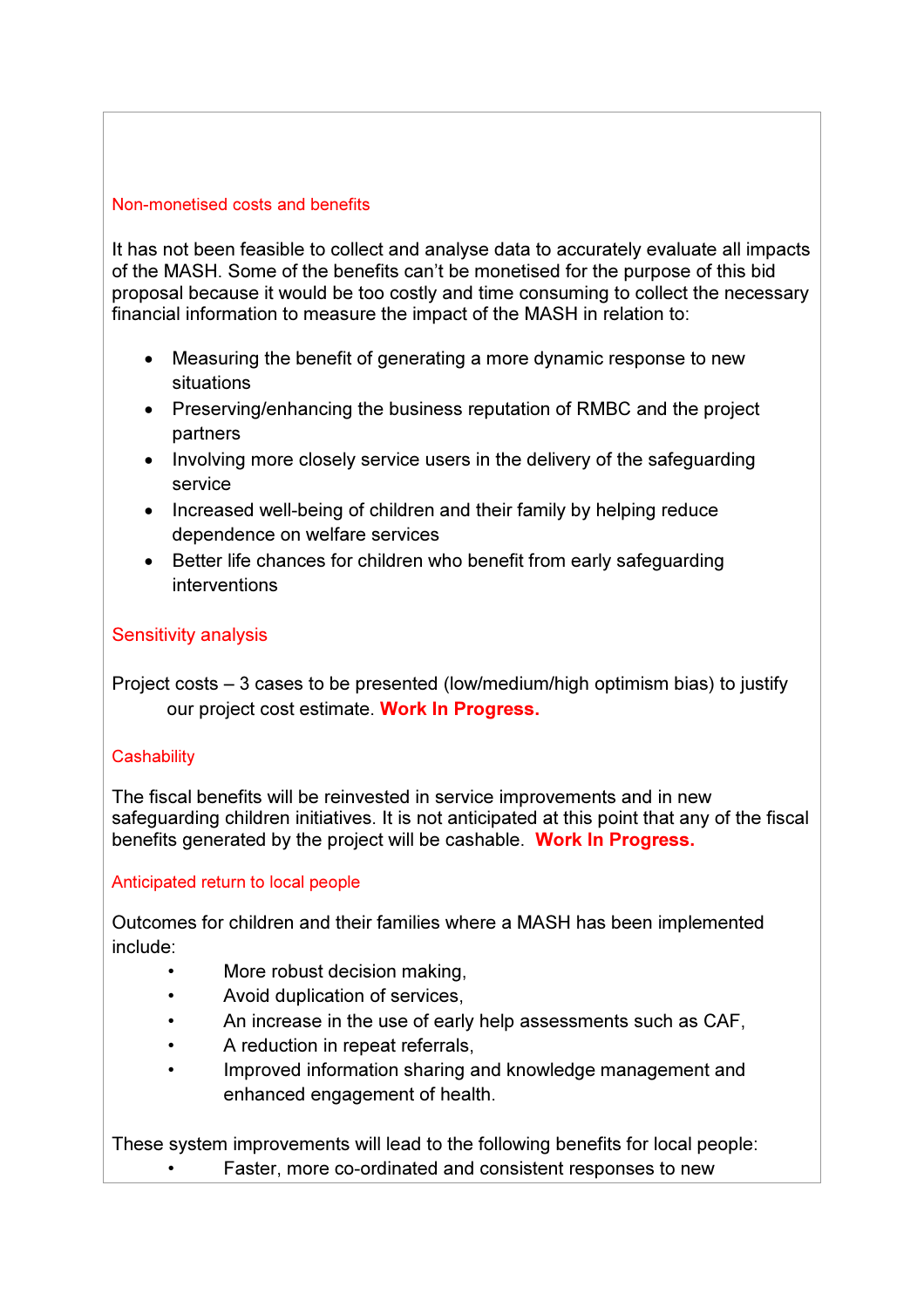safeguarding concerns about vulnerable children and adults.

- Greater ability to share information quickly and identify potential vulnerability
- More preventative action to be taken, dealing with cases before they escalate
- Faster more co-ordinated and consistent responses to safeguarding concerns.
- Better safeguarding of children and young people with low levels of concerns involved with multiple agencies
- An improved 'journey' for the child or parent/carer with a greater emphasis on early intervention
- Better informed services provided at the right time, in line with the corporate priority: 'Right Time, Right Place. Right Person."
- Collaborative decision making based on a "single view of the child" enabling a tailored plan of action to be developed for the child
- Better information sharing across partners enabling better safeguarding of the children and young people
- Greater awareness and ability to target the most urgent cases step up or down an assessment

## Section B.4: Commercial Case

This section should cover:

- a. How the new service model will be delivered and why is this the best way of doing it
- b. If external providers are required, provide a brief procurement strategy, including any assessment of market capacity
- c. Any key contractual arrangements required to implement and deliver the new service model
- d. If any payment mechanism will be applied, and why
- e. Risk transfer provide information on any risk to be transferred to external providers and why the provider is best placed to manage these risks

[Please complete in the box below – maximum 3 pages]

## How will it work?

The key components of the project are:

• Co-location in our new Council office building in Riverside House will offer a single 'front door' to draw on multi-agency expertise. Our multi-disciplinary team composed of the Police, Health and Social Care Services will gain greater ability to share information quickly and identify vulnerability. The new location will regroup on the same floor our Early Help Assessment Team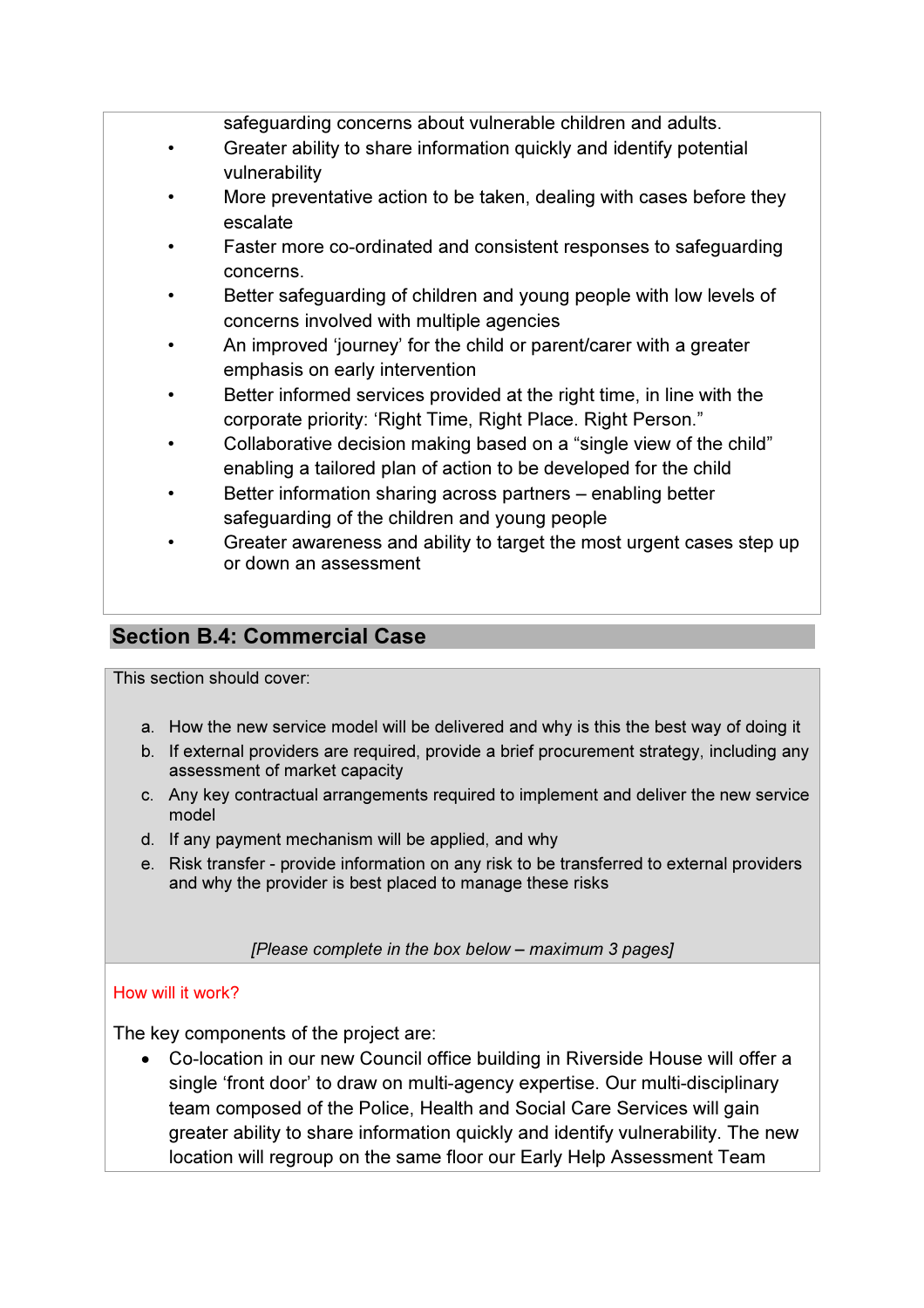alongside Education Welfare, Integrated Youth Services and the Independent Domestic Violence Advocacy service and the Child Sexual Exploitation Team,

- New governance to support single tasking protocols for the whole team and a streamlined centralised function. The Rotherham Local Safeguarding Board will review its procedures and protocols to reduce the number of children inappropriately accessing costly services,
- Information governance the partnership already has a joint confidentiality agreement and information sharing protocols, these will be enhanced to reflect the new arrangements,
- Information sharing develop the Single View of a Child solution to provide timely and comprehensive information which will inform decision making and reduce costs of intervention through the removal of duplication,
- Strong partnership working between agencies who are already committed to such an approach as part of the Rotherham Safeguarding Children Board, the Local Strategic Partnership Chief Officer Group and Children and Young People and Families Partnership.

In relation to the Rotherham Single View of a Child work stream the key components of the work are:

- RMBC currently records and processes data relating to its customers within disparate Service orientated applications, with limited automated sharing of data or system integration capabilities.
- This restricts RMBC's ability to understand its customers in a holistic manner, to confirm service entitlement, to visualise current service utilisation and to accurately predict future needs.
- An opportunity exists to leverage technology to create an application (Rotherham Single View) that links together data from these disparate systems to allow the identification and reporting of distinct customers at an Authority level.

Most of the work required for the completion of the project will be delivered in-house to the exception of the following project components:

- External consultancy costs to help with the rewriting of safeguarding children protocols and processes advising on best practices from authorities which have already implemented a MASH,
- The required ICT infrastructure and associated software necessary to the implantation of the Single View of a Child solution will be purchased via the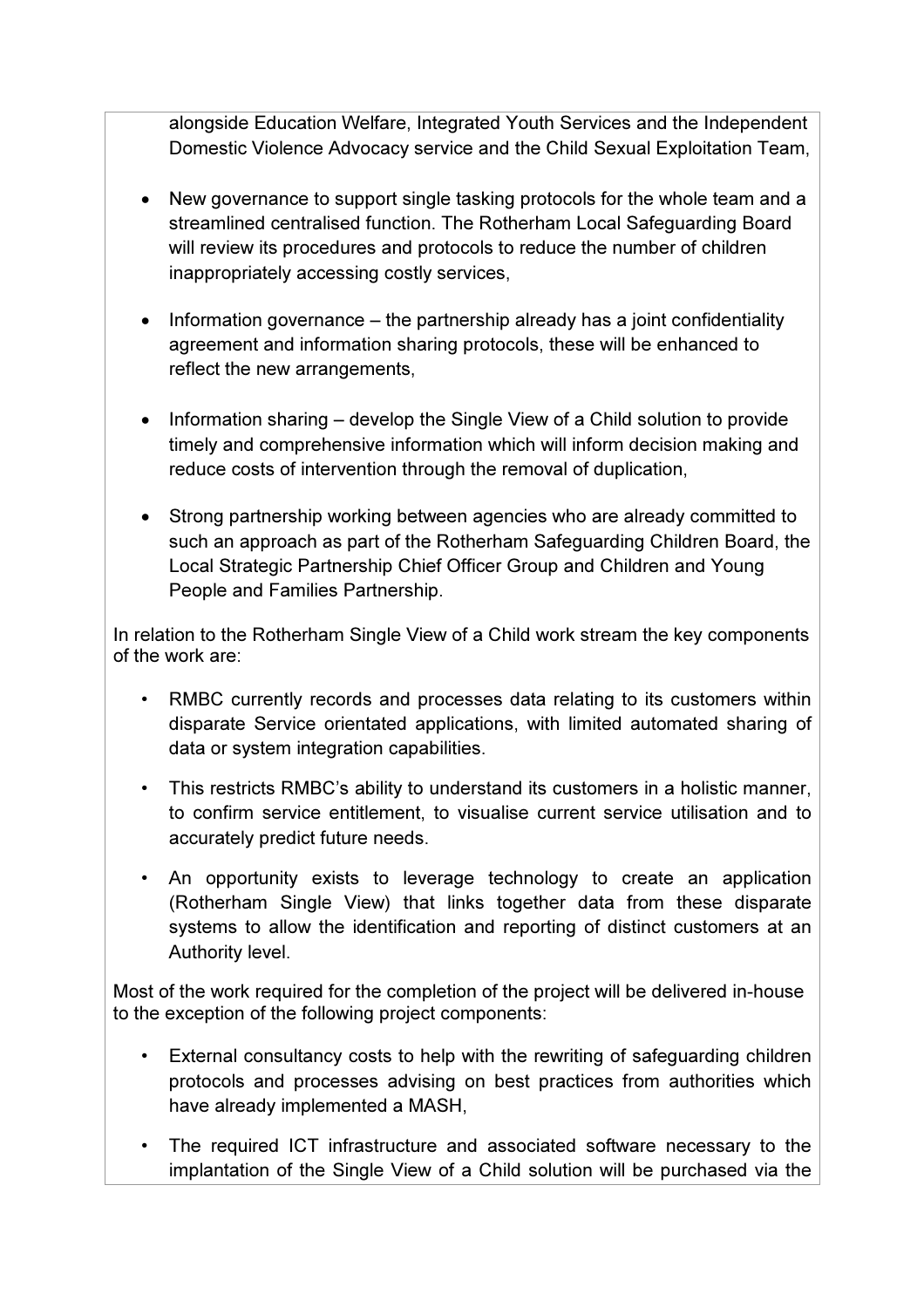Authorities procurement process, and will involve the creation of a tender via the Procurement Department.

• In particular the service of specialist networking contractors will be tendered for the installation of firewall appliances to secure data feed to an externally facing and staging webserver devices.

## Procurement Strategy for providers (IT specialists and consultants)

Public sector organisations must act in compliance with the government agreements and the European Procurement Directives and Regulations. The preferred procurement method for this project is the restricted procedure under which a selection is made of those who respond to the advertisement and only they are invited to submit a tender for the contract. This will allow Rotherham to avoid having to examine a large number of tenders and takes into account the specialist aspects of the work to be conducted.

#### [Richard C and Sue W to confirm that this is our preferred procurement option and that we don't have pre-competed arrangements with specialist providers (for example for firewall technology and other technical aspects)]

The procurement process will follow EU regulations to ensure all suppliers and contractors are treated on equal terms. The criteria will cover:

- Specification stage how requirements must be specified, avoiding brand names and other references and using performance specifications rather than technical specifications
- Selection stage the rejection and selection of candidates in particular in relation to economic and financial standings and their technical capacity and ability to deliver the project.
- Award stage To adhere to UK Government policy guidance to determine which is the most economically advantageous tender (MEAT) instead of lowest price criterion.

## Key contractual arrangements including payment mechanisms and risk transfer

As a general principal, our approach is to relate the payment to the delivery of service outputs and the performance of the contractors. The following procurement guiding principles will be strictly adhere to:

- Payment on the delivery of agreed outputs to ensure that payments do not commence until the contracted services come on stream,
- Fixed price/costs to provide an incentive to deliver services to time, specification and cost,
- Technological obsolescence that various upgrades can be included in the initial price to ensure that the technology underpinning the Single View of a Child solution is kept up-to-date
- Risk Transfer the private sector will be invited to take responsibility on the components of the project where it has full control and ownership. Opportunities to reserve shared responsibilities on specific aspects of the design and construction of the IT solution will be considered.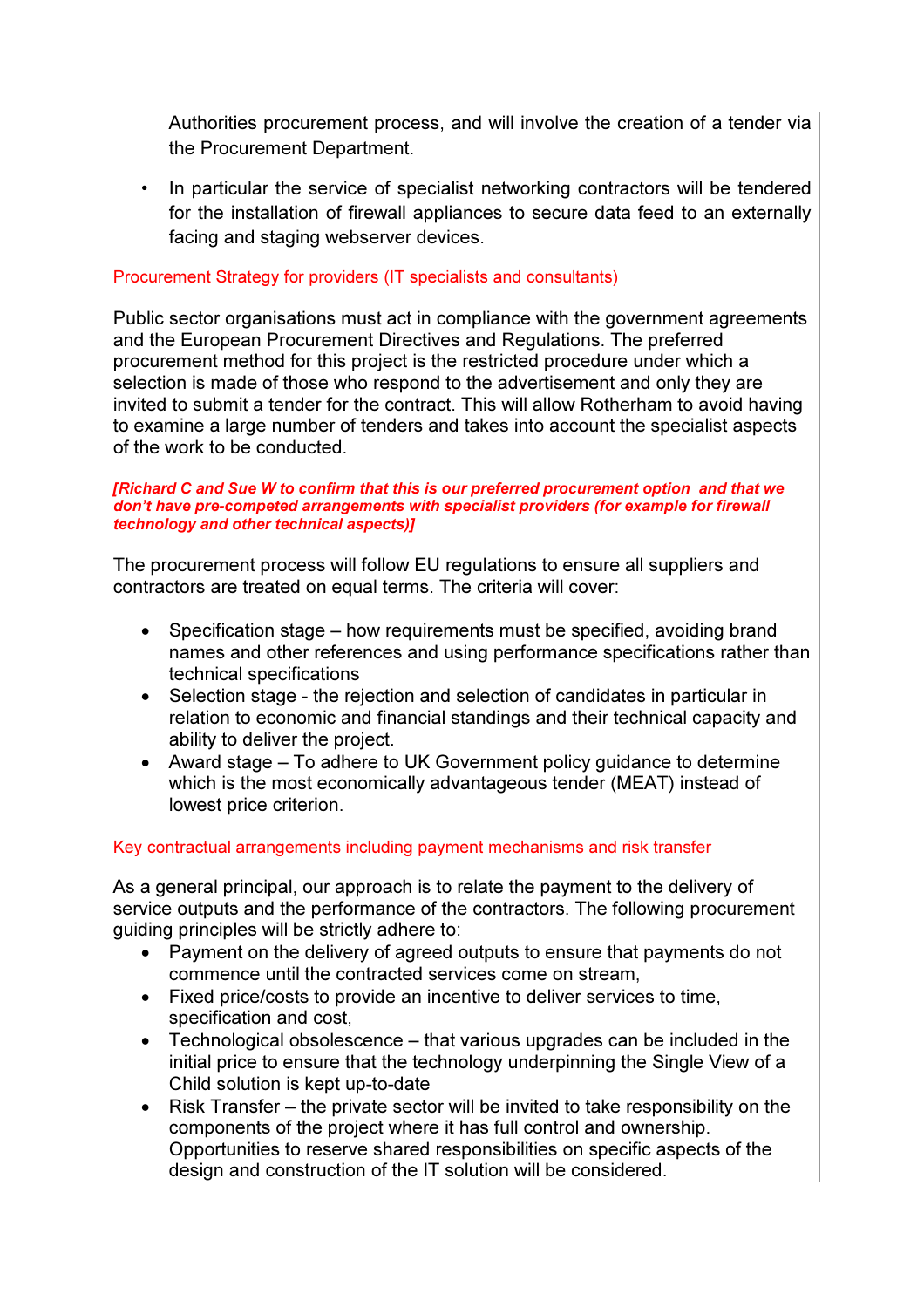[Section to check with Richard C and Procurement Team]

## Section B.5: Management Case

This section should cover:

### **Governance**

a. The governance arrangements and project management arrangements, necessary to deliver this proposal

## Implementation

- b. How you will implement this new service model/project. Please include a high level project plan covering:
	- o the duration of the project and key milestones dates
	- $\circ$  the key dependencies (for example with partners or suppliers)
	- o proposed checks / review points to monitor progress
- c. Any plans for evaluating the project

### Risk Assessment

- d. The risks to the success of the proposal have been identified
- e. How identified risks have been adequately addressed through contingency/mitigation plans
- f. Why the proposed timetable is realistic

### [Please complete in the box below – maximum 3 pages]

Governance Arrangements

The MASH project will be overseen by the Chief Executive Operational Group (CEOG) which comprises of senior representatives from the key partner agencies and will act as the steering group for the project, providing direction and guidance, reviewing progress and providing the steer to address unresolved and escalated issues.

The RMBC Director of Safeguarding for Children and Families will act as Project Sponsor and will provide updates at a strategic level and report into the Chief Executives Officer Group (CEOG).

The project will be initiated in two work-streams each requiring a tailored governance structure. The Project Manager will oversee each of these work-streams, monitoring and managing activities to coordinate resources and maintain overall coherence. The project manager will assess and review risks and address concerns to ensure the project objectives are met within strict timescale and budget targets. The project manager will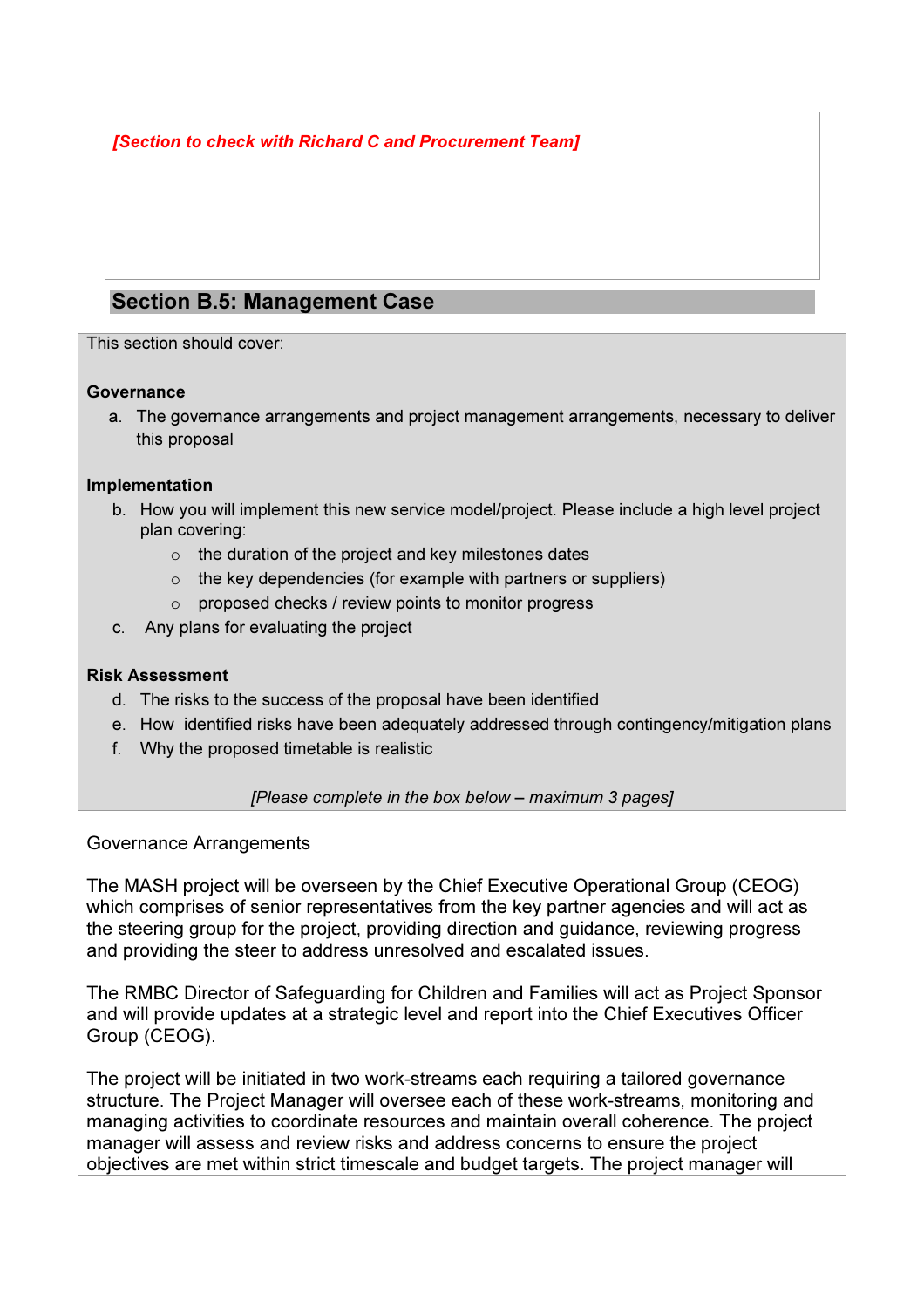report to the Project Sponsor who will chair project meetings on a monthly basis. The Project Steering Group will receive monthly reports highlighting key operational issues and an update of the risks register.

## MASH Operational Process – Project Management Arrangements

The MASH Operational Development Team, which includes service area experts from all the partner agencies, will be responsible for the development of new processes, protocols and procedures. The team will seek approval and sign off of the final MASH operational model from the leaders of the key operational partners (CYPS, Health and Police) and from managers of partner organisations for smaller changes to service specific processes. The group will also act as the Project Team in respect of implementing the process, identifying and addressing risks and issues, monitoring progress. Where an issue cannot be resolved this will be escalated for resolution to the Project Sponsor and Project Board.

Single View of a Child - Project Management Arrangements

The ICT Leadership Team will undertake overall responsibility for the project and sign off the design and costs of the Single View of the Child Project. The ICT Leadership Team is composed of the Head of ICT, Operations and Development Manager and the Governance and Change Manager. The project manager will work with the specialist teams to develop the ICT technical design solutions under the supervision of the Operations and Development Manager.

The project manager will work closely with specialist teams to ensure that the project remains within budget, is cost effective and meets Public Service Network Compliance. Weekly technical installation review process will be conducted with a board of senior staff and technical experts to ensure that all technical installation have been audited prior to completion.

## **Implementation**

The project has two distinct work-streams which will be run in parallel commencing on the 12th January 2015. Both will be led by a dedicated Project Manager.

MASH Operational Process - Implementation

The development and implementation of the Operational MASH is expected to take 9 months. The key steps of the implementation plan are mapping of services, service improvement review, consultation, dry runs testing, sign off by the leads of key partner agencies, training of the workforce and project evaluation.

An Operational Development Team will be created consisting of representatives from all MASH partner agencies. This team will meet fortnightly and their remit will be to inform and develop the mash model, processes and policy in relation to the Rotherham MASH. Together, partner representatives will:

- Inform and develop the requirements of the MASH including in particular: process flow, structure, role and governance, information sharing protocols, policies and procedures, business support and baseline data
- Feedback decisions made into the organisation they are representing and gain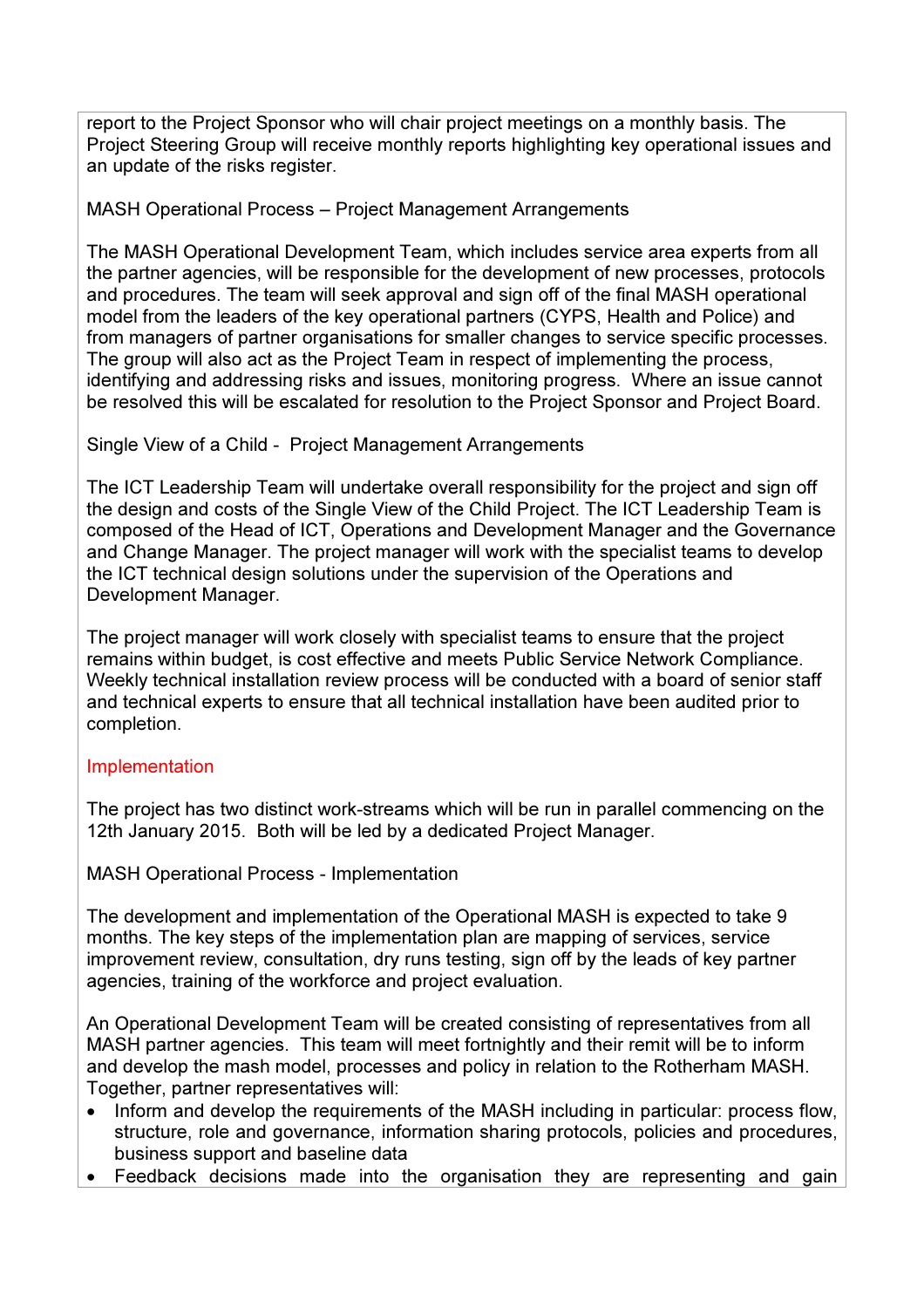agreement for any proposals through their governance structure.

- Remove obstacles in the development of the MASH
- Highlight Risks and Issues to the development and implementation of the MASH
- Make timely decisions and take action so as not to hold up the project.

The mapping of current processes will be undertaken with each of the partner organisations to understand how the process is carried out now, how and where the processes and resources interlink, the policies and procedures that support the process, and who is responsible for what. On completion of this initial stage, workshops with key partners will be organised to inform how the MASH will operate and integrate with new process flow, roles and responsibilities, governance structure and information sharing protocols. The revised process will be tested in the form of dry runs utilising case studies to identify any issues for resolution. In addition a baseline of current data available will be taken and agreed KPI's developed to monitor the success of the project. This is an iterative process that will be conducted through the life of the project and will be informed by the project's evaluation arrangements.

Prior to the start of implementation the revised process including supporting policies, procedures and KPI's will be signed off by the leads from the key partner agencies.

Training and Development Plans will be designed to deliver a robust programme of training and awareness to be undertaken with key partners within the MASH and with voluntary organisations that are involved in the Children Safeguarding work.

Go live is scheduled for the 1st September 2015. Prior to this a final test run will be conducted involving all partners within the MASH and any final adjustments made. The key partner leads will be informed of the outcome and their final approval to go ahead will be obtained.

Reviews will be undertaken following implementation and again after 3 months to analyse how effective the process is and ensure it is supporting the achievement of the project's outcomes; required changes will be undertaken to resolve any issues identified.

The following high level project plan has been developed for the delivery of the project which shows the key milestones for delivery and the expected delivery date.

MASH Operational Process – Key Milestones

| Date      | <b>Milestone</b>                                            |  |
|-----------|-------------------------------------------------------------|--|
| 23 Jan 15 | Service specialists identified and Operational Development  |  |
|           | Team formed and advised and workshop dates set.             |  |
| 30 Jun 15 | New MASH Process created and supporting processes re-vised. |  |
|           | <b>Written Policies and Procedures Written</b>              |  |
|           | KPI's and Evaluation and continuous improvement processes   |  |
|           | agreed                                                      |  |
| 07 Jul 15 | MASH Process and supporting documents approved by CEOG      |  |
| 01 Sep 15 | Go live                                                     |  |

A detailed project implementation timetable is provided in Appendix D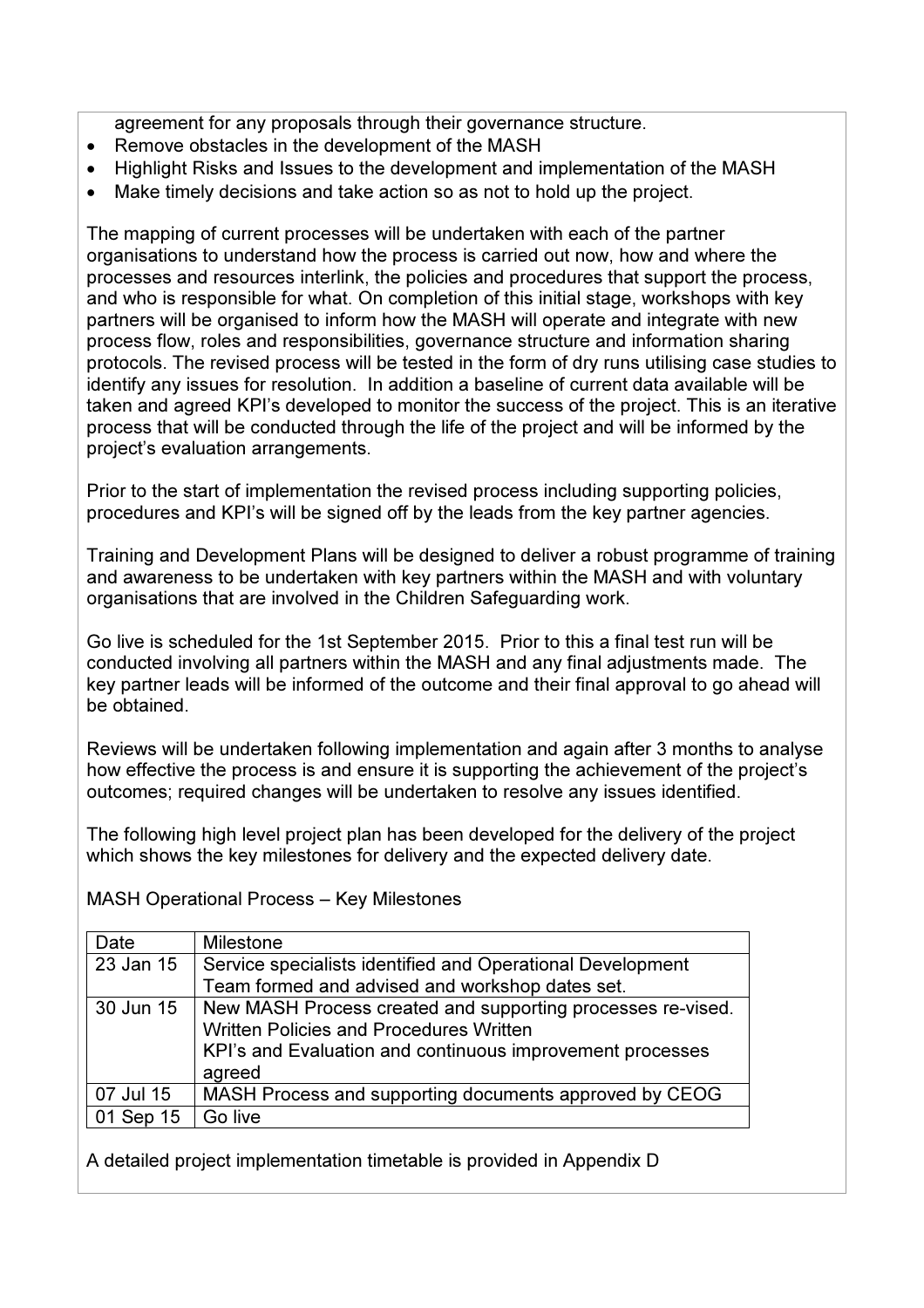Single View of a Child - Implementation

The project will leverage technology to create an application that links together data from disparate systems to allow the identification of distinct clients at an authority level. The key steps of the implementation plan are: co-production and agreement of date sharing protocols between parties,

Project concept - To support the creation of the MASH Rotherham MBC will create a 'data warehouse' which will bring together key information from a number of systems (NHS, RMBC, Voluntary Sector and Police) which hold data about children. This data will be presented to practitioners via a web browser and will allow the subject matter experts, for the first time, to have a single view of the child. This will improve decision making and enhance the safeguarding activity of all partners.

A key part of the Single View solution will be the co-production and agreement of data sharing protocols between all parties, including mechanism to ensure that citizens provide consent for their data to be shared. Discussions with colleagues in Health are well advanced and the recent adoption of the shared Information Governance Toolkit will be a great help. Negotiations with colleagues in South Yorkshire Police are less well developed and these will continue while the Single View platform is being created.

Detail of the design of the single view solution and of the activities to be engaged in preparing the data is provided in Appendix A.

Implementation Plan - The Single View of a Child Solution is expected to take up to 12 months to complete and will require the creation of a dedicated ICT Project team, consisting of 3 members of staff, who will coordinate and implement the ICT elements of the project, in conjunction with members of staff from the Performance and Quality section, who will lead on the overall project.

The ICT solution will consist of the creation of a resilient virtual server farm, consisting of a data matching server and SQL database servers, of which there will be a live, test and training environment. The ICT department have in depth experience in this type of infrastructure and will be able to call upon existing staffing resources to complete this initial work, which will allow for the data cleansing of the existing datasets, from a number of internal and external application servers holding child data.

The required ICT infrastructure and associated software, will be purchased via the Authorities procurement process, and will involve the creation of a tender via the Procurement Department.

The initial data cleansing exercise will be undertaken once the data matching server is operational, and will allow for the production of exception reports, which will be provided to the relevant departments, this will also enable departmental staff to undertake various business process reengineering tasks, so that future data entry is of a higher quality and leading to the reduction in the creation of future exception reports, and therefore reducing the administrative duties of social care staff. This exercise will need the input from various 3rd party suppliers, as amendments will be required to existing application databases, and also the amendment of application views for the improvement of social care data, and citizen detailed data entry.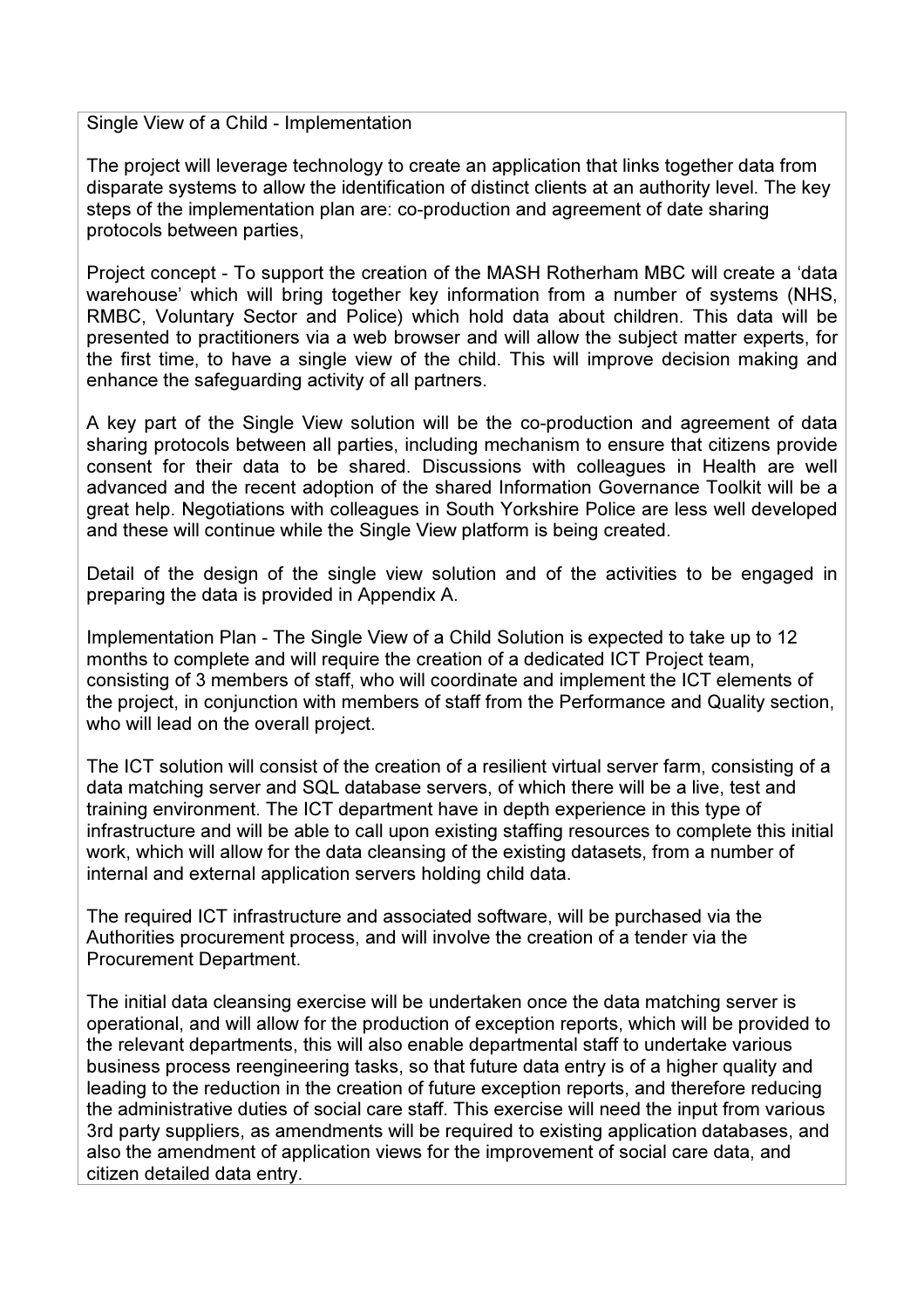The next stage will require the services of a specialist networking contractor to install newly purchased external firewall appliances, to secure the parameter of the authority's network, and allow for a secure data feed to an externally facing webserver, which will hold the single view of a child search facility. An additional externally facing firewall will also be required, for a secure connection to an externally facing staging server, where 3rd party organisations such as South Yorkshire Police, and the NHS will be able to feed data too, this data can then be crossed matched against the cleansed RMBC data, to produce an overall dataset to be viewed via the webserver.

The dataset will be held in the RMBC data warehouse, and the data supplied to the search facility, will only be a single way feed, and no data manipulation will be undertaken in the data warehouse. In the interest of reducing complexity and cost any data cleansing our updating of source systems will be carried out manually by acting upon the exception reports. An example of search screens is provided in Appendix B.

Finally the high-level platform design is shown in Appendix C.

| Date     | Milestone                                 |
|----------|-------------------------------------------|
|          | 23/01/2015   Creation of ICT Project Team |
| Xx/xx/xx | Design approved by ICT Leadership Team    |
|          | Firewall penetrating testing validation   |
|          | User testing                              |
| Xx/xx/xx | Initial System Live use                   |

Single View of a Child – Key Milestones

A detailed project implementation timetable is provided in Appendix D

## Key dependencies (partners/suppliers)

The following key dependencies have been identified in relation to the Single View of a Child work stream:

| No. | Owner              | Dependency                                                                                             | Comments                                                                                                        |
|-----|--------------------|--------------------------------------------------------------------------------------------------------|-----------------------------------------------------------------------------------------------------------------|
|     | Project<br>Manager | Representation by all partner agencies<br>at development workshops                                     | Potentially resulting in key tasks<br>within the process not being<br>identified and the process not<br>working |
| 2   | Project<br>Manager | Joint agreement and buy-in of the<br>MASH process by lead partners                                     | Potentially resulting in the project<br>being stopped.                                                          |
| 3   | <b>ICT</b>         | Compliance of security to external web<br>server and web pages                                         | Non-compliance will affect the Public<br>Services Network accreditation                                         |
| 4   | <b>ICT</b>         | Ability to obtain correct data sets from<br>internal applications and accuracy of<br>the cleansed data | Resulting in data presented being<br>incomplete and inaccurate                                                  |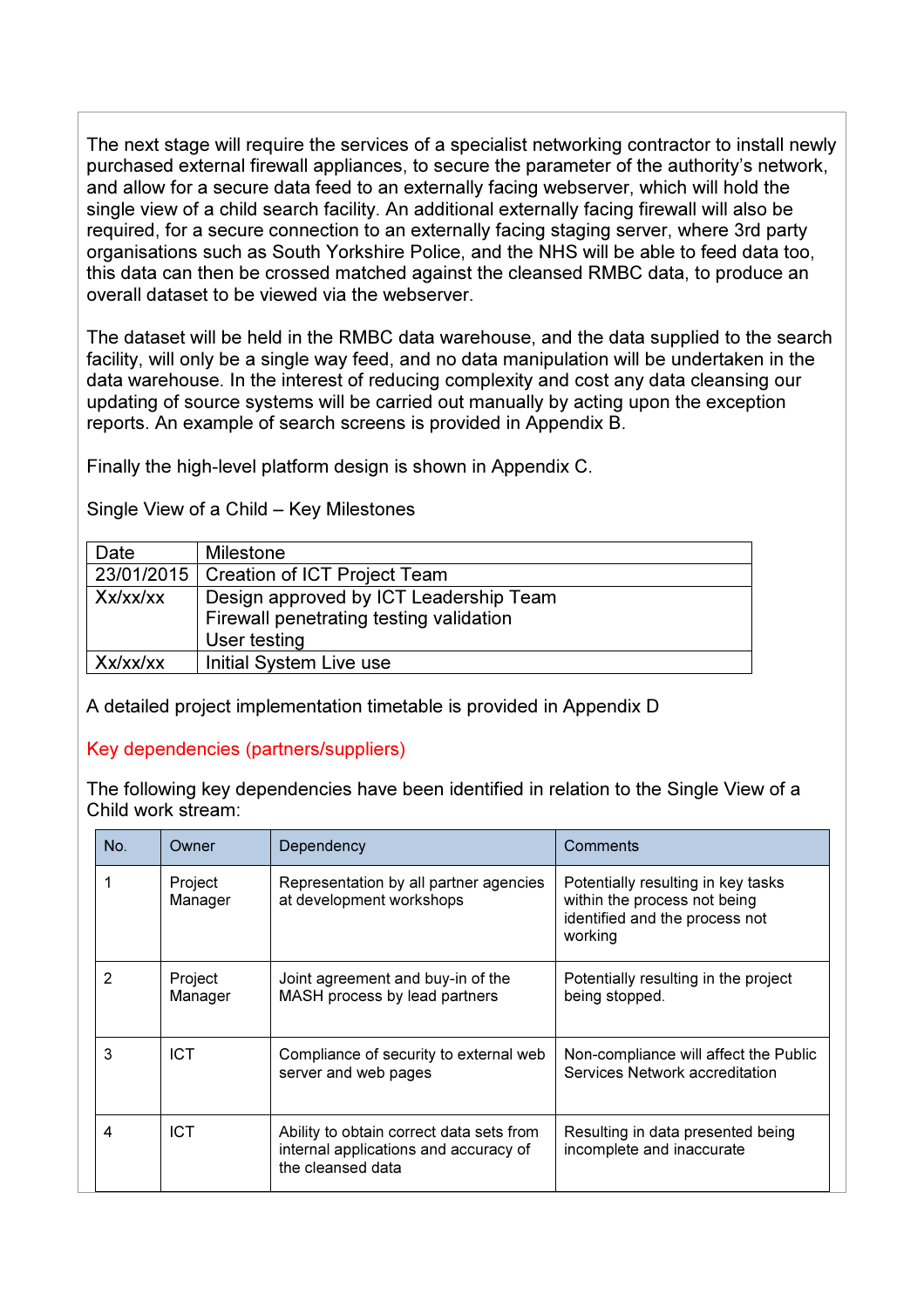## Proposed checks / review points to monitor progress

Detailed in the project implementation plans.

## Project Evaluation arrangements

The following project evaluation arrangements will be considered:

- Focus groups comprising representatives from each of the partner agencies to review effectiveness of new protocols and procedures, identify problems and further improvements required,
- Focus groups held with users of the IT system to identify improvements to the content, look and feel and determine further developments to enhance the information and alignment with new procedures and protocols.
- Regular monitoring of the Single View of a Child solution to measure and evaluate use of the system
- Monitoring of Key Performance Indicators
- Project Evaluation report (including CBA updates)

## Risk Assessment and mitigation plans

The major project risks were considered in the risk register in Appendix E. The risk register reviews the major risks to undermine the success of the project, their implication and likelihood and suggest mitigation actions. The risk register will be regularly maintained and updated through the life cycle of the project and will be part of the monthly highlight report to the Project Sponsor and to the Steering Group (CEOG).

## Proposed timescale deliverable?

The co-location of the multi-disciplinary team in 2014 will enable a prompt start of the project in 2015 ensuring that management structures and frontline teams are fully prepared to work together and share the same safeguarding children priorities. It will enable the IT teams to refine the project implementation plan and map out the necessary tender process to select the best technology as soon as funding is confirmed. The IT teams have a strong track record of delivering similar projects against strict timetable and on budget.

## Appendix A – Single View of a Child Design and Activities

-------------------------------------------------------------------------------------------------------------------------

The Single View of a Child solution has been designed to be as simple as possible:

- Step 1: Data is extracted from source systems as CSV files and stored in a central database (the 'data warehouse').
- Step 2: Matching rules are applied to the data to allow us to understand where a child in one system matches with a child in another.
- Step 3: Exception reports are presented back to the system owners the purpose of these is twofold: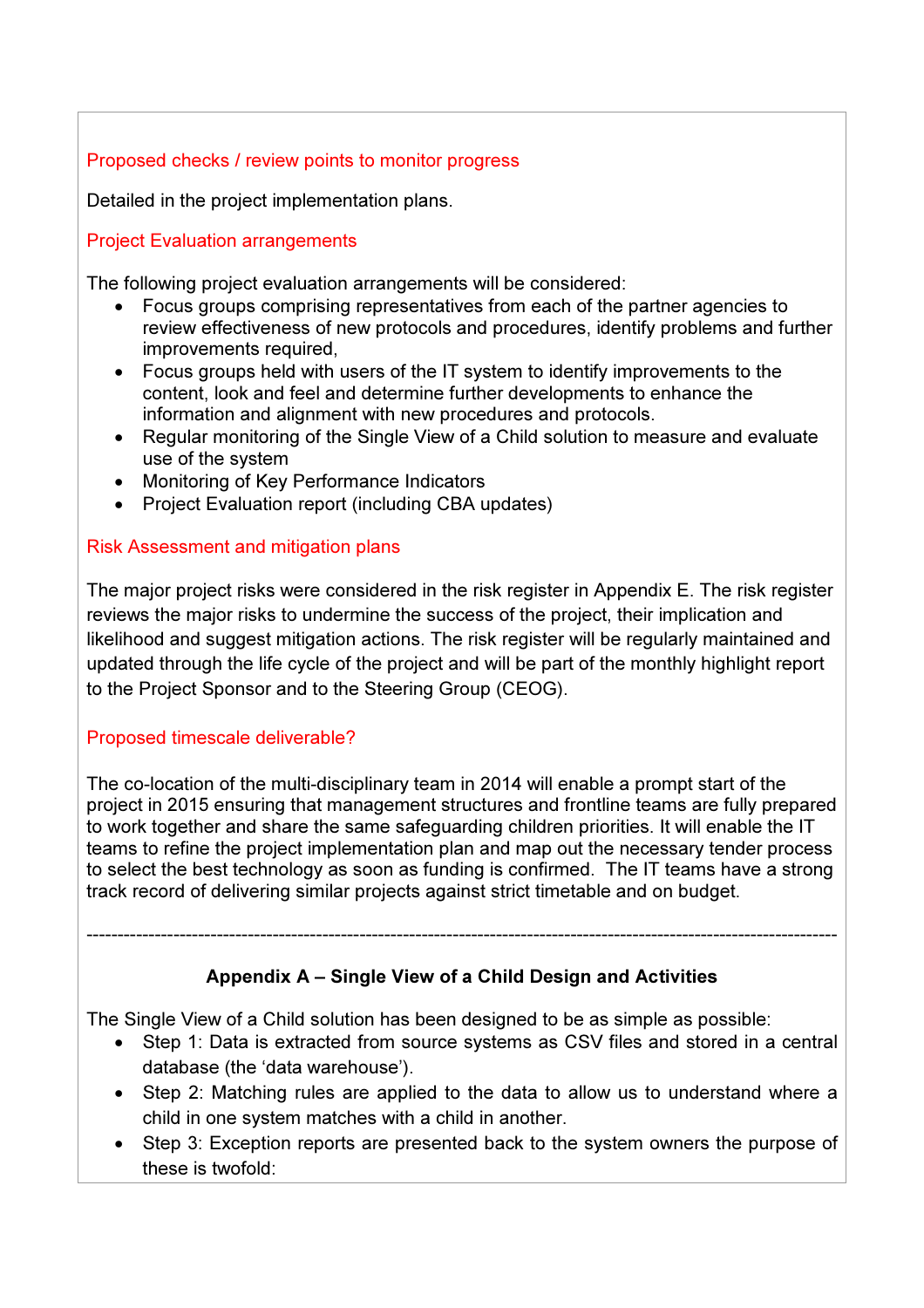- $\circ$  To allow for the data to be cleansed ready for the next extract
- $\circ$  To allow for business processes to be reviewed to understand how dirty data found its way in the system to begin with. Is it possible, for example that we can apply validation to certain fields at the time of data entry to improve data quality?
- Step 4: Present the matched data, in a secure way, to practitioners in NHS, RMBC, Voluntary Sector and Police.
- Step 5 (out of scope of this submission): Apply data analytics and predictive modelling tools to the new data warehouse to better understand our clients and to make better use of out resources.

Steps 1 through 4 are iterative and ongoing with each new extract improving the quality of the data. Step 5 is currently out of the scope of this project and is included to illustrate the future uses which our cleansed data might be put to. These activities are described in the table below.

| <b>Activity Layers</b> |                                                                                                                                                                                                                    |  |  |  |
|------------------------|--------------------------------------------------------------------------------------------------------------------------------------------------------------------------------------------------------------------|--|--|--|
| <b>Extract</b>         | System extracts from Line of Business systems, kept simple (reports to xml, csv etc) to keep<br>development and support costs low and ensure future flexibility.                                                   |  |  |  |
| Match                  | Rule based matching process to automatically match as many records as possible, with<br>exception and manual matching stages where the match certainty is too low.                                                 |  |  |  |
| <b>Store</b>           | Storage of matched records in an efficient structure, including key attributes and data items,<br>to enable data view and reporting/analysis.                                                                      |  |  |  |
| Cleanse                | Using a data steward model (linked to the identified information asset owners), cleanse the<br>source systems to remove duplicates, correct bad data and harmonise the systems to<br>support future matching runs. |  |  |  |
| Report                 | Output predefined and bespoke reports based on identified business requirements. This<br>will include exception, safeguarding, fraud detection and data update reports.                                            |  |  |  |
| <b>View</b>            | Present a view of the matched data to both internal and external stakeholders (ensuring<br>PSN and IL standard are adhered to), secured based on their entitlement to view the data.                               |  |  |  |
| Analyse                | Advanced analysis and reporting of the data using professional reporting tools. This may<br>incorporate GIS based reports, trend analysis, predictive analytics etc                                                |  |  |  |
|                        |                                                                                                                                                                                                                    |  |  |  |
|                        | Appendix B – Single View of a Child Search Screens                                                                                                                                                                 |  |  |  |

An example of how the search screens may appear, in their simplest form, can be seen below, but this will need additional input from the various parties involved.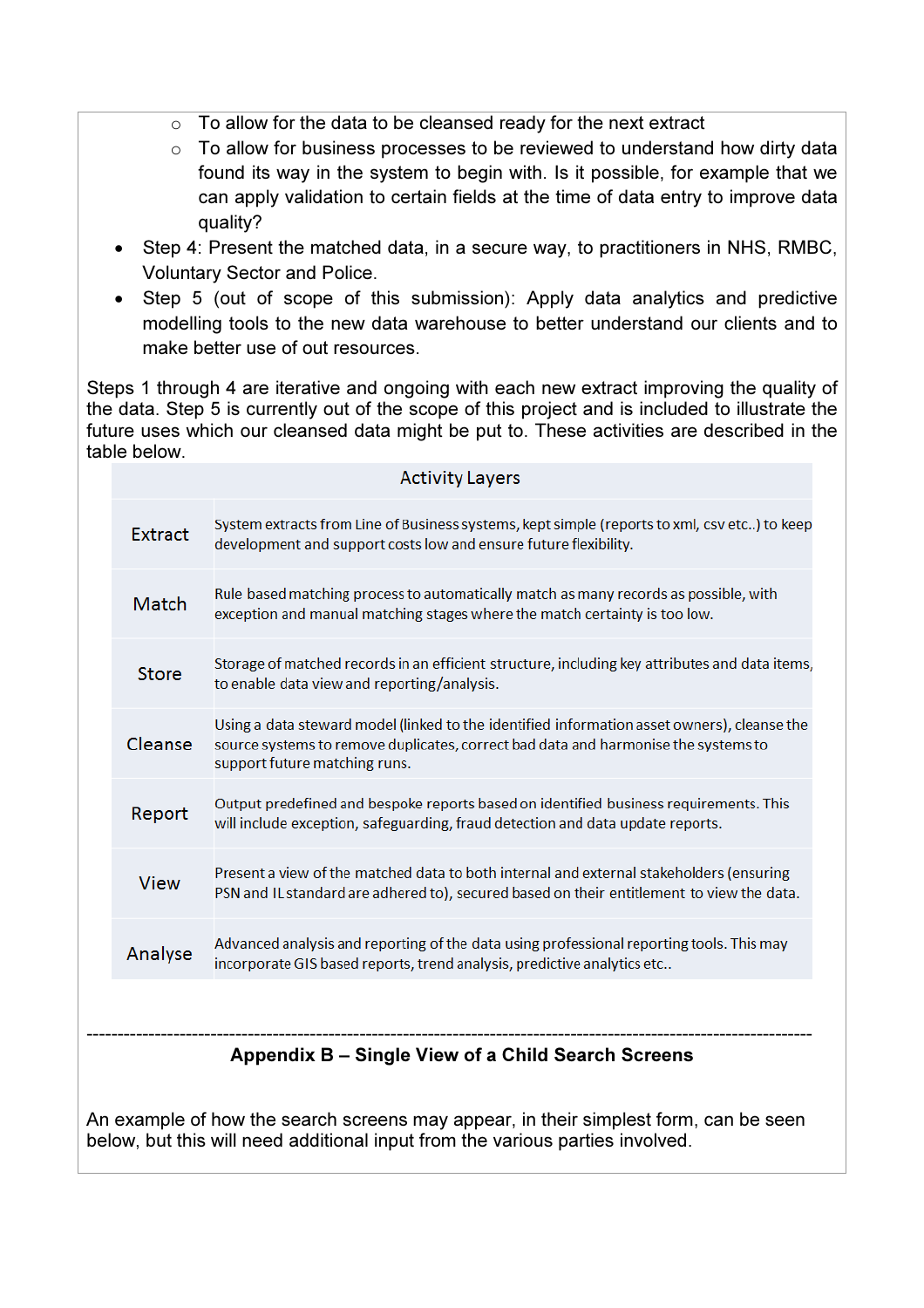| Results for child:                                                                  | <b>Billy Smith</b>       | Child ID                         | RSV1234567890             |                                                                                       |
|-------------------------------------------------------------------------------------|--------------------------|----------------------------------|---------------------------|---------------------------------------------------------------------------------------|
|                                                                                     |                          |                                  |                           |                                                                                       |
| <b>Child Details</b>                                                                | <b>Service Provision</b> |                                  |                           |                                                                                       |
| Child                                                                               |                          | Address Details                  |                           |                                                                                       |
|                                                                                     |                          |                                  |                           |                                                                                       |
| <b>Family Name</b>                                                                  | Smith                    | Address Line 1                   | 3 The Croft               |                                                                                       |
| <b>First Name</b>                                                                   | <b>Billy</b>             | Address Line 2                   | Croftside                 |                                                                                       |
| Date of Birth                                                                       | 10/07/2007               | Address Line 3                   | Croftingshire             |                                                                                       |
| Age(Approx)                                                                         | 7                        | Address Line 4                   |                           |                                                                                       |
|                                                                                     |                          |                                  |                           |                                                                                       |
|                                                                                     |                          | Postcode                         | CRO1 3FT                  |                                                                                       |
| Parent Carer Details                                                                |                          |                                  |                           |                                                                                       |
| Family Name                                                                         | Smith                    |                                  |                           |                                                                                       |
| Given Name                                                                          | Susan                    |                                  |                           |                                                                                       |
|                                                                                     |                          |                                  |                           |                                                                                       |
|                                                                                     |                          |                                  |                           |                                                                                       |
|                                                                                     |                          | Rotherham Single View of a Child |                           |                                                                                       |
| Results for child:                                                                  | <b>Billy Smith</b>       | Child ID                         | RSV1234567890             |                                                                                       |
|                                                                                     |                          |                                  |                           |                                                                                       |
| <b>Child Details</b>                                                                | <b>Service Provision</b> |                                  |                           |                                                                                       |
| Service Provsion Name/ID                                                            | <b>Start Date</b>        | End Date                         | Organisation              | Provider Contact                                                                      |
| <b>Education Services</b>                                                           | 01/09/2010               |                                  | <b>Croft Primary</b>      | SENCO, 01709 123456                                                                   |
| <b>Education Services</b>                                                           | 23/11/2010               | 25/02/2010                       | <b>Education Welfare</b>  | EWO, 01709 234567                                                                     |
| Health Care                                                                         | 01/09/2010               |                                  | <b>School Nurse</b>       | SN, 01709 345678                                                                      |
| Health Care                                                                         | 17/02/2013               | 10/03/2014                       | <b>Specialist Service</b> | Therapist, 01709 456789                                                               |
| 67896787878                                                                         | 10/06/2012               | 28/08/2012                       | <b>Social Care</b>        | Key Worker, 01709 567890                                                              |
|                                                                                     |                          |                                  |                           |                                                                                       |
|                                                                                     |                          |                                  |                           |                                                                                       |
| Indicators                                                                          | <b>Start Date</b>        | <b>End Date</b>                  | <b>Contact Details</b>    |                                                                                       |
| CAF                                                                                 |                          |                                  |                           |                                                                                       |
|                                                                                     |                          |                                  |                           |                                                                                       |
|                                                                                     |                          |                                  |                           |                                                                                       |
|                                                                                     |                          |                                  |                           |                                                                                       |
|                                                                                     |                          |                                  |                           |                                                                                       |
|                                                                                     |                          |                                  |                           |                                                                                       |
|                                                                                     |                          |                                  |                           |                                                                                       |
|                                                                                     |                          |                                  |                           | Access to the Single View search facility will be tightly controlled and 2 factor     |
|                                                                                     |                          |                                  |                           | authentication technologies will be employed. Access logs will be maintained to track |
| <b>Strengthening Families</b><br>which practitioners have searched against records. |                          |                                  |                           |                                                                                       |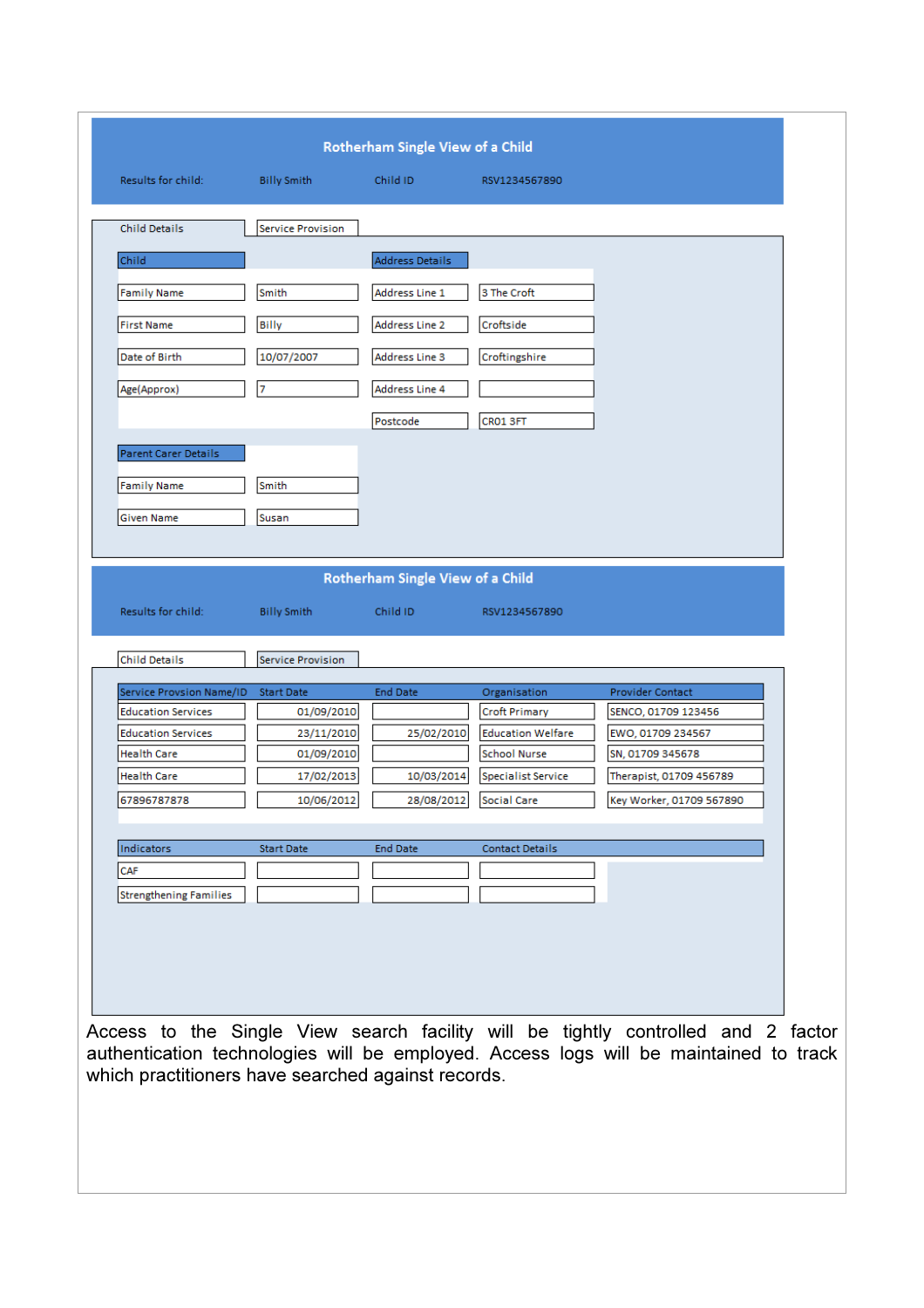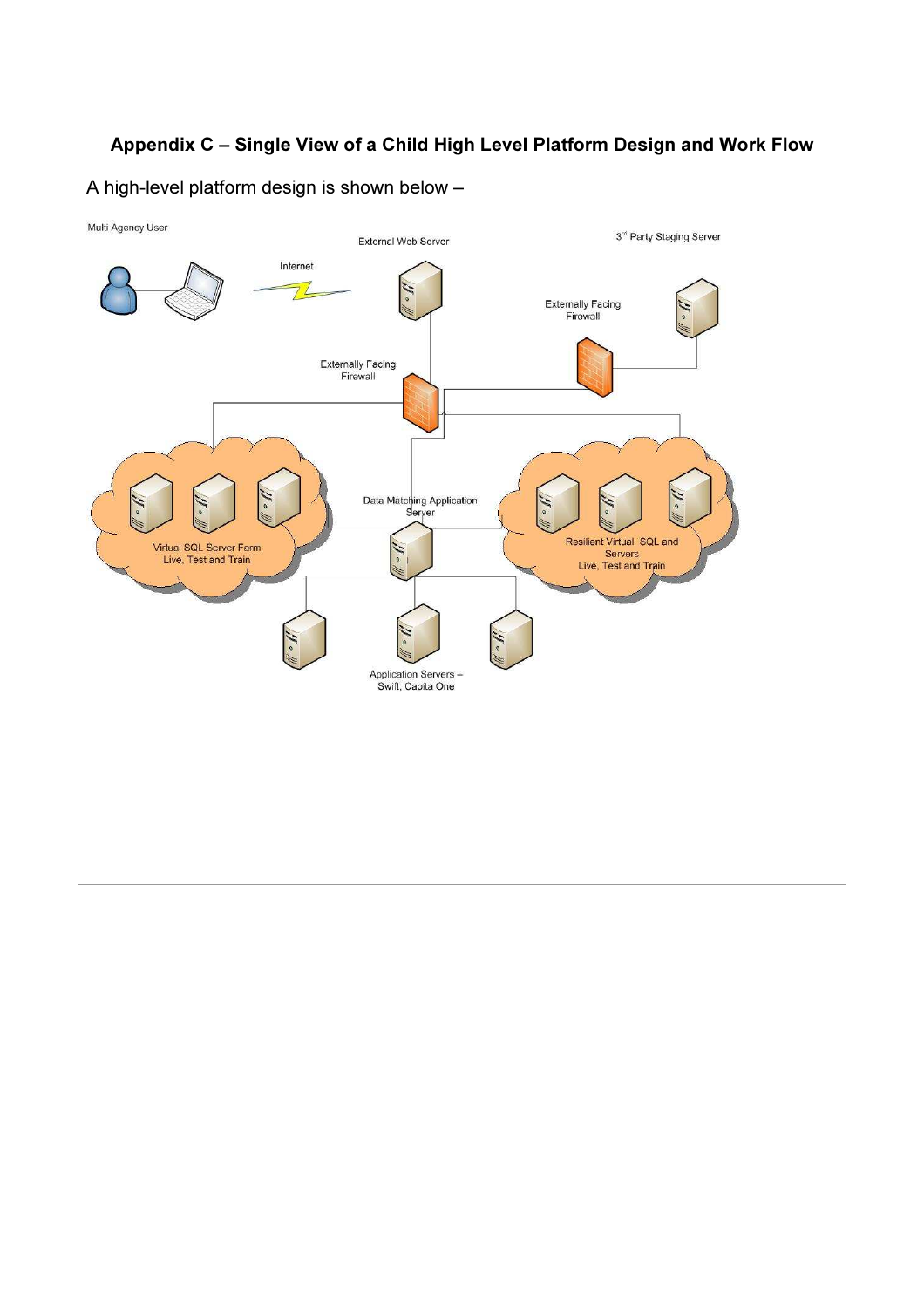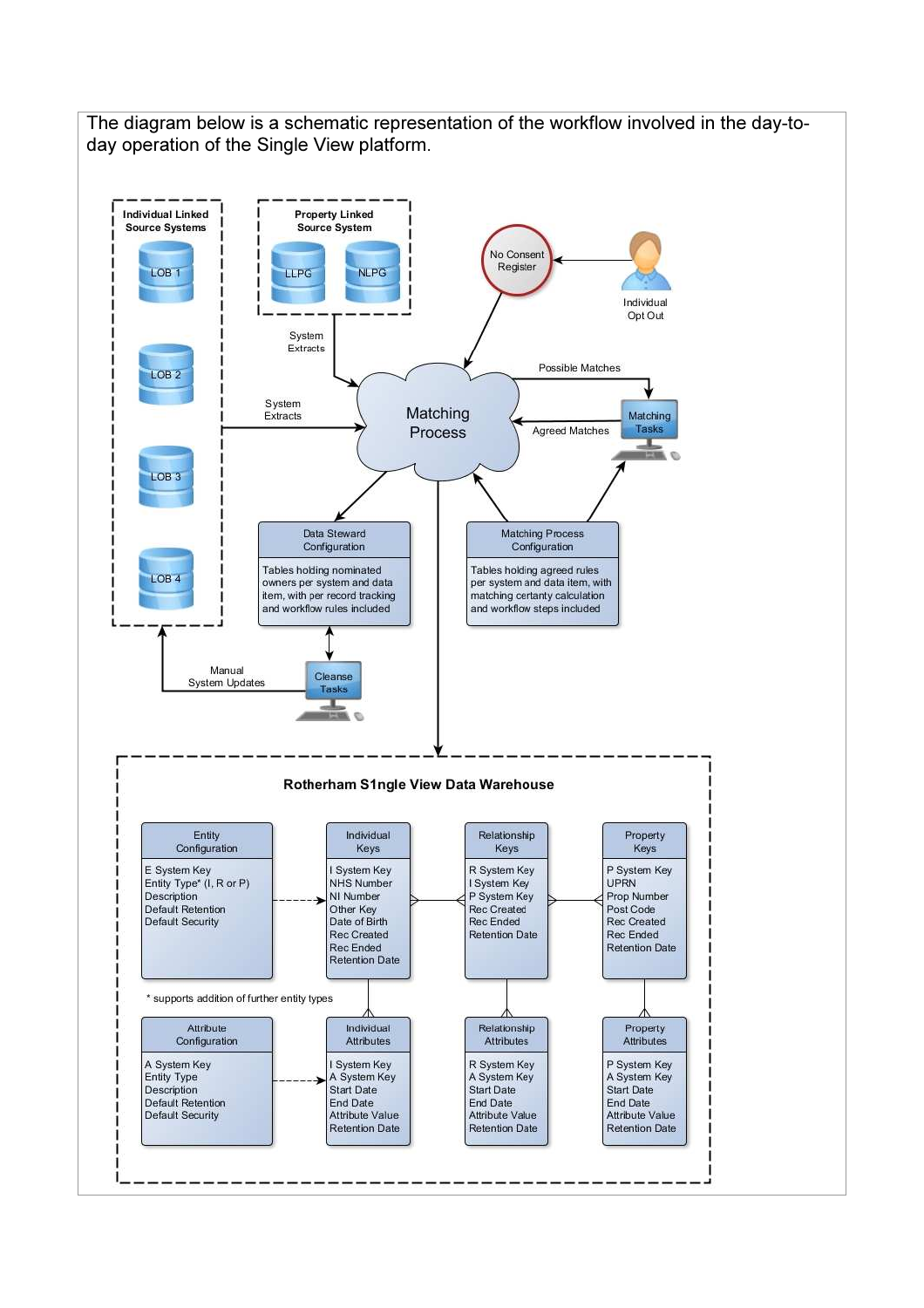#### ----------------------------------------------------------------------------------------------------------------------- Appendix D – MASH Project Detailed Implementation Timetable

| Activity<br>Number                          | Task                                                                                                                                                                                | Duration<br>Days | Completion /<br><b>Delivery Date</b> |  |  |
|---------------------------------------------|-------------------------------------------------------------------------------------------------------------------------------------------------------------------------------------|------------------|--------------------------------------|--|--|
| <b>MASH Operational Process Development</b> |                                                                                                                                                                                     |                  |                                      |  |  |
| $\mathbf{1}$                                | Creation of the Operational Development Team                                                                                                                                        | 10               | 23/01/15                             |  |  |
| $\overline{2}$                              | Evaluation and design of As-Is processes including Sign Off by<br><b>Operation Team</b>                                                                                             |                  | 13/02/15                             |  |  |
| 3                                           | Development of NEW MASH Operational Process                                                                                                                                         | 20               | 20/03/15                             |  |  |
| 4                                           | Dry Run of the NEW MASH Process and final adjustments                                                                                                                               | $\overline{2}$   | 24/03/15                             |  |  |
| 5                                           | Identification of KPI's to monitor success                                                                                                                                          | 5                | 31/03/15                             |  |  |
| 6                                           | Development of KPI's and reports                                                                                                                                                    | 30               | 12/05/15                             |  |  |
| $\overline{7}$                              | Design and documentation of To-Be Service Processes<br>incorporating revised MASH Operational Process                                                                               | 15               | 02/06/15                             |  |  |
| 8                                           | Development of key supporting policies and documented<br>procedures including<br>*Information sharing protocols<br>*Operating principles<br>*Roles and Responsibilities / Structure | 20               | 30/06/15                             |  |  |
| 9                                           | ** Sign Off of New MASH Process and KPI's by Lead Partners<br>(CEOG)***                                                                                                             | 5                | 07/07/15                             |  |  |
| 10                                          | Development of Training and Communications Plan                                                                                                                                     | 10               | 14/07/15                             |  |  |
| 11                                          | Sign Off of Training and Communications Plan by Partners                                                                                                                            | 5                | 21/07/15                             |  |  |
| 12                                          | <b>Deliver Training</b>                                                                                                                                                             | 25               | 25/08/15                             |  |  |
| 13                                          | Pre-Go Live Test Run                                                                                                                                                                | $\overline{2}$   | 27/08/15                             |  |  |
| 14                                          | Go Live                                                                                                                                                                             | 1                | 01/09/15                             |  |  |
| 15                                          | Post Implementation Review                                                                                                                                                          | 2                | 03/09/15                             |  |  |
| 16                                          | 3 Month Review                                                                                                                                                                      | 10               | 18/12/15                             |  |  |
|                                             | IT Project Single View of a Child                                                                                                                                                   |                  |                                      |  |  |
| 1                                           | Creation of ICT Project Team                                                                                                                                                        | 10 Days          | 23/01/15                             |  |  |
| $\overline{2}$                              | Appointment of Networking Contractor                                                                                                                                                | 5 Days           |                                      |  |  |
| 3                                           | <b>Evaluation of Design</b>                                                                                                                                                         | 5 Days           |                                      |  |  |
| $\overline{\mathbf{4}}$                     | <b>Confirmation of Design</b>                                                                                                                                                       | 5 Days           |                                      |  |  |
| 5                                           | Preparation of bill of materials for tender                                                                                                                                         | 3 Days           |                                      |  |  |
| 6                                           | <b>Tender Process</b>                                                                                                                                                               | 20 Days          |                                      |  |  |
| $\overline{7}$                              | Goods Ordered                                                                                                                                                                       | 20 Days          |                                      |  |  |
| 8                                           | Goods Received and Asset Tagged                                                                                                                                                     | 5 Days           |                                      |  |  |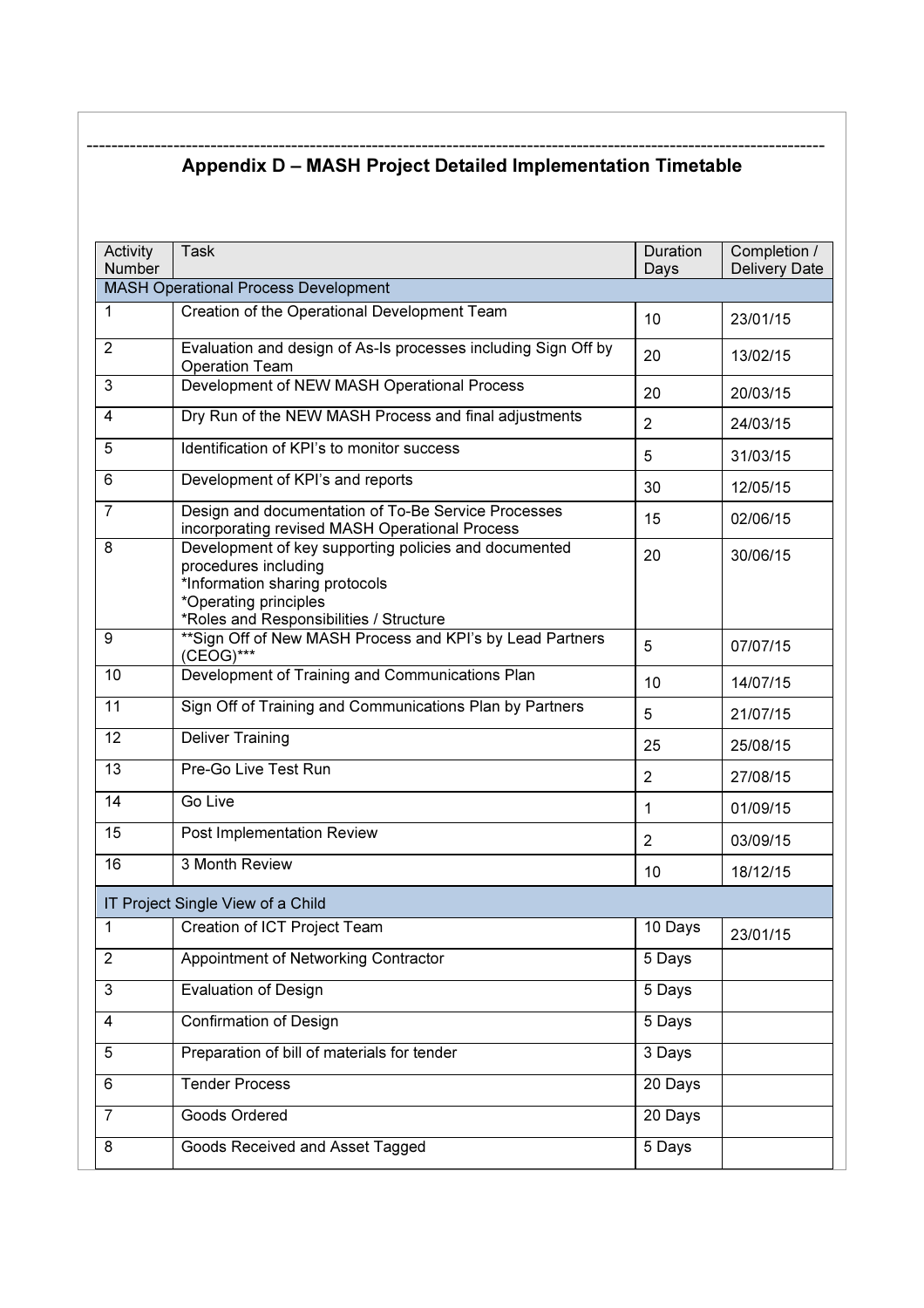| 9  | Kit Configuration and Installation   | 30 Days  |
|----|--------------------------------------|----------|
| 10 | <b>Firewall Installation</b>         | 10 Days  |
| 11 | <b>Firewall Penetration Testing</b>  | 5 Days   |
| 12 | Engagement with 3rd Party Suppliers  | 10 Days  |
| 13 | <b>Creation of Exception Reports</b> | On going |
| 14 | Amendment of Application Views       | 20 Days  |
| 15 | Design of Web Search Tools           | 30 Days  |
| 16 | Testing                              | 20 Days  |
| 17 | <b>Design Amendments</b>             | 10 Days  |
| 18 | <b>User Testing</b>                  | 20 Days  |
| 19 | Initial System Live Use              | Ongoing  |

## Appendix E – MASH Risks Register

-----------------------------------------------------------------------------------------------------------------------

| <b>Risk</b>  | Implication     | Significance | Likelihood     | <b>Risk Score</b> | <b>Mitigation Actions</b> |
|--------------|-----------------|--------------|----------------|-------------------|---------------------------|
| Weak         | Reduce scope    | High         | Low - Police   | Low               | Project steered by        |
| project      | and delay       |              | and Health     |                   | <b>Chief Exec</b>         |
| partners'    | implementation  |              | partners fully |                   | <b>Officers Group</b>     |
| commitment   | of objectives   |              | committed      |                   | and overseen by           |
|              |                 |              |                |                   | <b>CYPP</b>               |
| <b>New</b>   | Intended fiscal | High         | Low - Robust   | Low               | Robust project            |
| governance   | and non-        |              | partnership    |                   | management and            |
| & process    | monetised       |              | working        |                   | multi-agency              |
| not in place | benefits not    |              | arrangements   |                   | planning in place         |
|              | delivered       |              | and co-        |                   |                           |
|              |                 |              | location       |                   |                           |
|              |                 |              | agreement      |                   |                           |
| Ability to   | Failure to      | High         | Medium $-$     | Medium            | Robust project            |
| deliver IT   | deliver Single  |              | experienced    |                   | management                |
| platform     | View Child tool |              | in-house       |                   | approach and              |
| within       |                 |              | development    |                   | detailed project          |
| timescale    |                 |              | team $\&$      |                   | initiation document       |
| and budget   |                 |              | external       |                   |                           |
|              |                 |              | assistance     |                   |                           |
| Ability to   | Failure to      | High         | Medium -       | Medium            | <b>Robust Business</b>    |
| achieve      | deliver savings |              | Baseline and   |                   | Improvement and           |
| expected     | to improve the  |              | targets        |                   | Project                   |
| savings      | quality of      |              | clearly        |                   | Management                |
|              | safeguarding    |              | defined and    |                   | Process                   |
|              | children        |              | agreed with    |                   | KPI agreed and            |
|              | service         |              | partners       |                   | monitored                 |
| Roll over to | Effective       | Medium       | Medium $-$     | Medium            | Robust multi-             |
| more         | information     |              | Well defined   |                   | agency working            |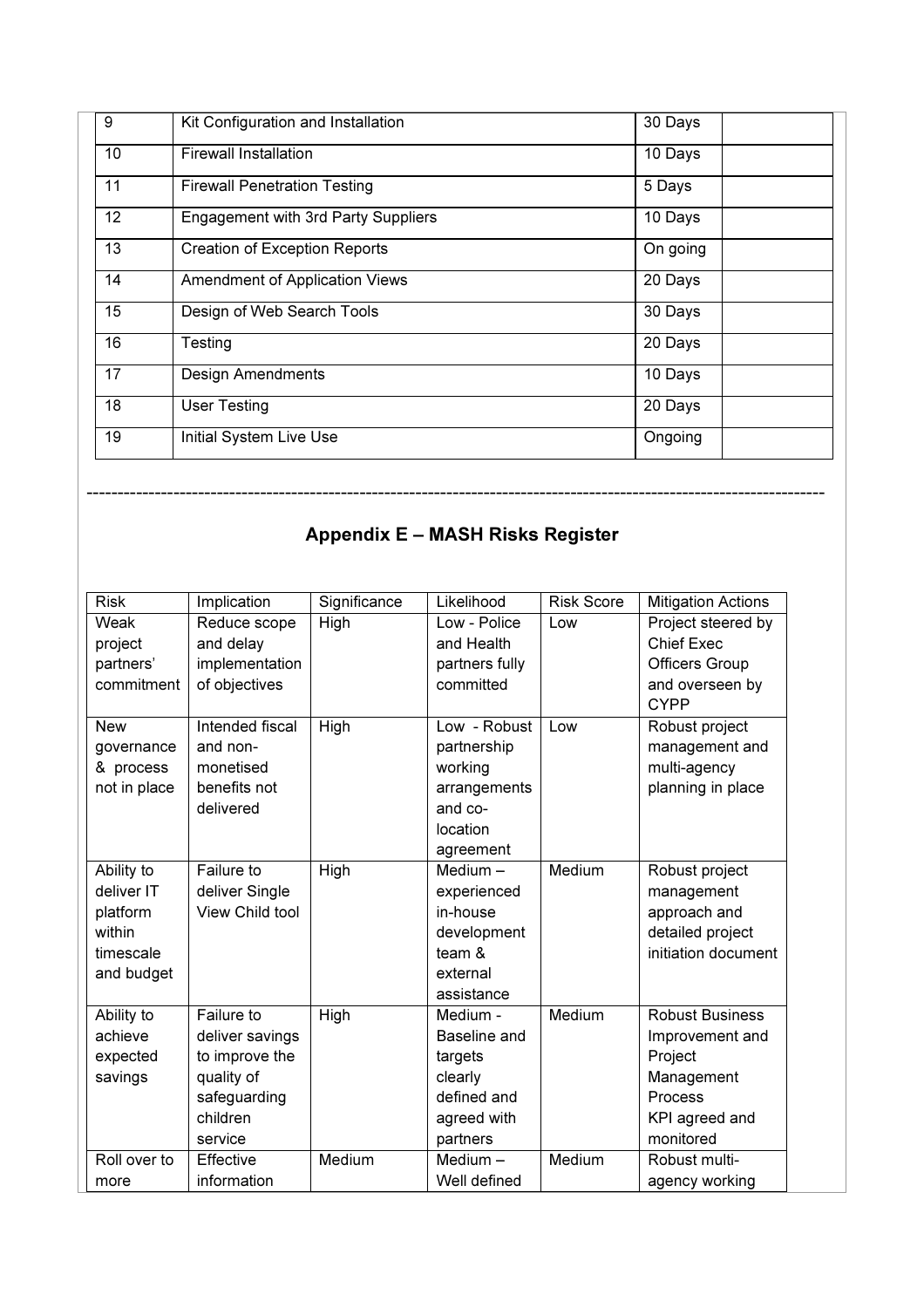| partners is | sharing to   | IT design     | arrangements and   |
|-------------|--------------|---------------|--------------------|
| delayed or  | meet early   | and clear     | cost benefit       |
| postponed   | intervention | project       | analysis           |
|             | objectives   | scope, strong | developed to       |
|             |              | information   | evidence benefits  |
|             |              | sharing       | in terms of fiscal |
|             |              | governance    | and social impact. |
|             |              |               |                    |
|             |              |               |                    |
|             |              |               |                    |
|             |              |               |                    |
|             |              |               |                    |
|             |              |               |                    |
|             |              |               |                    |

## PART C: APPROVAL

Note: This bid is for the Transformation Challenge Award 2015-16 B.

Approval: Bid approved and signed off by Section 151 officer (or authorised person in other public sector partners) for each partner to the bid.

| <b>Name</b>   | Click here to enter text. |
|---------------|---------------------------|
| Organisation  | Click here to enter text. |
| Date Approved | Click here to enter text. |

| <b>Name</b>         | Click here to enter text. |
|---------------------|---------------------------|
| <b>Organisation</b> | Click here to enter text. |
| Date Approved       | Click here to enter text. |

| l Name        | Click here to enter text. |
|---------------|---------------------------|
| Organisation  | Click here to enter text. |
| Date Approved | Click here to enter text. |

| Name          | Click here to enter text. |
|---------------|---------------------------|
| Organisation  | Click here to enter text. |
| Date Approved | Click here to enter text. |

| Name          | Click here to enter text. |
|---------------|---------------------------|
| Organisation  | Click here to enter text. |
| Date Approved | Click here to enter text. |

| Name                | Click here to enter text. |
|---------------------|---------------------------|
| <b>Organisation</b> | Click here to enter text. |
| Date Approved       | Click here to enter text. |